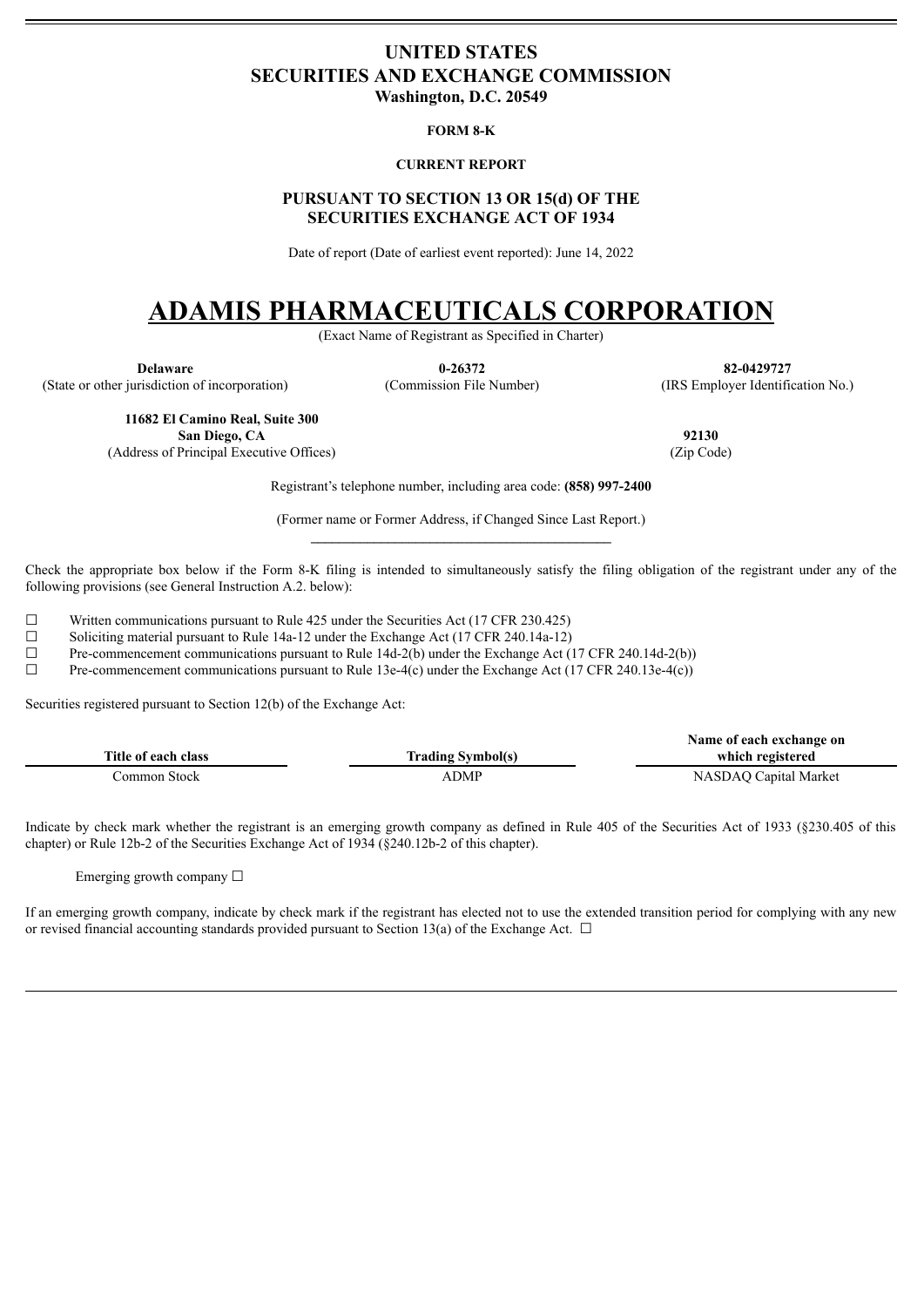# **Item 3.03. Material Modification to Rights of Security Holders.**

The information provided under Item 5.03 below of this Current Report on Form 8-K is hereby incorporated by reference into this Item 3.03.

# **Item 5.03. Amendments to Articles of Incorporation or Bylaws; Change in Fiscal Year.**

On June 14, 2022, the board of directors (the "Board") of Adamis Pharmaceuticals Corporation (the "Company") approved amendments to the Company's Amended and Restated Bylaws (the "Bylaws"), effective immediately. The amendments, among other things, modified the provisions for determining the presence of a quorum at all meetings of stockholders, to provide that the presence, in person, by remote communication, if applicable, or by proxy, of both (i) the holders of a majority in voting power of the capital stock issued and outstanding and entitled to vote on one or more matters to be voted on at the meeting, and (ii) the holders of at least one-third of all issued and outstanding shares of Common Stock entitled to vote, will constitute a quorum at all meetings of the stockholders for the transaction of business, and to provide that where a separate vote by a class or classes or series is required, except where otherwise provided by law or by the Company's Restated Certificate of Incorporation or the Bylaws, a majority in voting power of the outstanding shares, rather than a majority of the outstanding shares as was provided prior to the amendment, of such class or classes or series, present in person, by remote communication, if applicable, or represented by proxy duly authorized, shall constitute a quorum entitled to take action with respect to that vote on that matter. Prior to the amendments, the presence, in person, by remote communication, if applicable, or by proxy duly authorized, of the holders of a majority of the outstanding shares of stock entitled to vote, would constitute a quorum for the transaction of business. The amendments also provide in the absence of a quorum, any meeting of stockholders may be adjourned, from time to time, either by the chairman of the meeting or by vote of the holders of a majority in voting power of the shares, rather than by a majority of the shares, represented at the meeting. Prior to the amendments, a meeting could be adjourned either by the chairman of the meeting or by the vote of the holders of a majority of the shares represented at the meeting.

The foregoing brief description of the Company's amended Bylaws is qualified in its entirety by the full text of the Bylaws, as amended, filed as Exhibit 3.1 hereto and incorporated herein by reference.

# **Item 9.01 Financial Statements and Exhibits.**

(d) Exhibits.

3.1 Amended and Restated Bylaws of the [Company.](#page-3-0)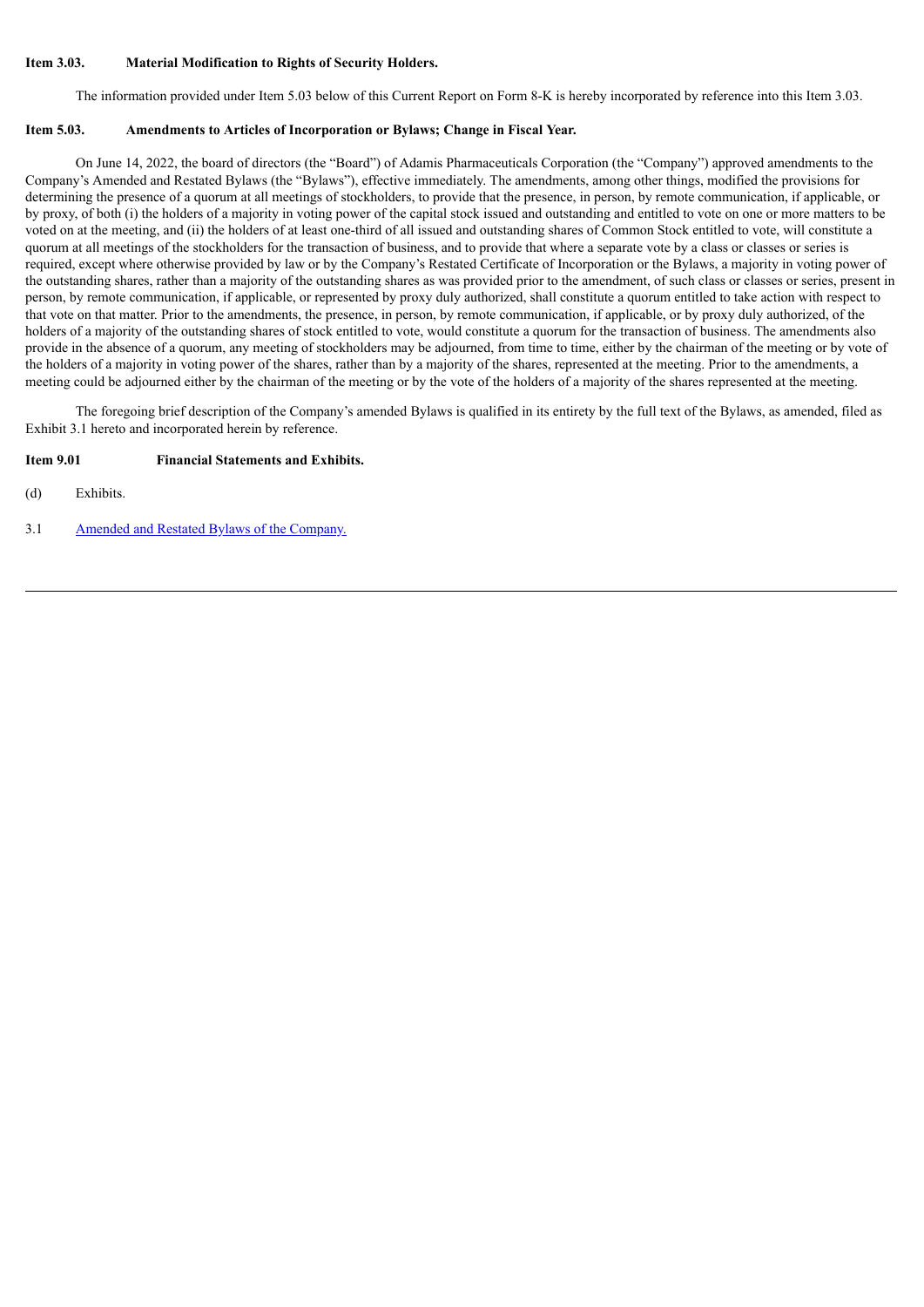# **SIGNATURES**

Pursuant to the requirements of the Securities Exchange Act of 1934, the Registrant has duly caused this report to be signed on its behalf by the undersigned hereunto duly authorized.

# **ADAMIS PHARMACEUTICALS CORPORATION**

Dated: June 17, 2022 By: /s/ David C. Benedicto Name: David C. Benedicto Title: Chief Financial Officer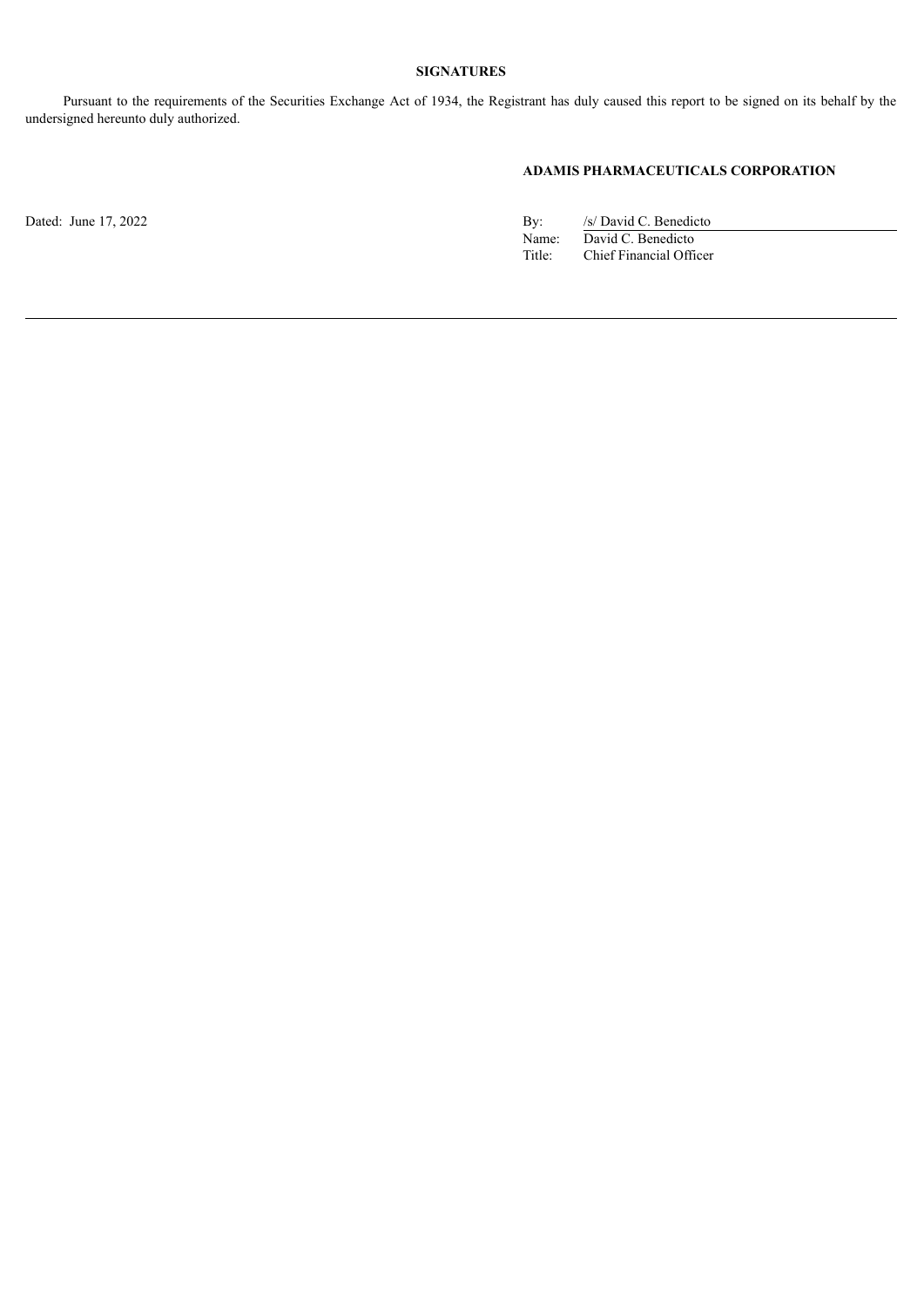# **AMENDED AND RESTATED BYLAWS OF ADAMIS PHARMACEUTICALS CORPORATION**

# **ARTICLE I OFFICES**

<span id="page-3-0"></span>**Section 1. Registered Office.** The registered office of the corporation in the State of Delaware shall be in the City of Wilmington, County of New Castle.

**Section 2.** Other Offices. The corporation shall also have and maintain an office or principal place of business at such place as may be fixed by the Board of Directors, and may also have offices at such other places, both within and without the State of Delaware as the Board of Directors may from time to time determine or the business of the corporation may require.

# **ARTICLE II CORPORATE SEAL**

**Section 3. Corporate Seal.** The Board of Directors may adopt a corporate seal. The corporate seal shall consist of a die bearing the name of the corporation and the inscription, "Corporate Seal-Delaware". Said seal may be used by causing it or a facsimile thereof to be impressed or affixed or reproduced or otherwise.

# **ARTICLE III STOCKHOLDERS' MEETINGS**

**Section 4. Place of Meetings.** Meetings of the stockholders of the corporation may be held at such place, either within or without the State of Delaware, as may be determined from time to time by the Board of Directors. The Board of Directors may, in its sole discretion, determine that the meeting shall not be held at any place, but may instead be held solely by means of remote communication as provided under the Delaware General Corporation Law (the "*DGCL*").

## **Section 5. Annual Meetings.**

**(a)** The annual meeting of the stockholders of the corporation, for the purpose of election of directors and for such other business as may lawfully come before it, shall be held on such date and at such time as may be designated from time to time by the Board of Directors. Nominations of persons for election to the Board of Directors of the corporation and the proposal of business to be considered by the stockholders may be made at an annual meeting of stockholders: (i) pursuant to the corporation's notice of meeting of stockholders; (ii) by or at the direction of the Board of Directors; or (iii) by any stockholder of the corporation who was a stockholder of record at the time of giving the stockholder's notice provided for in the following paragraph, who is entitled to vote at the meeting and who complied with the notice procedures set forth in this Section 5.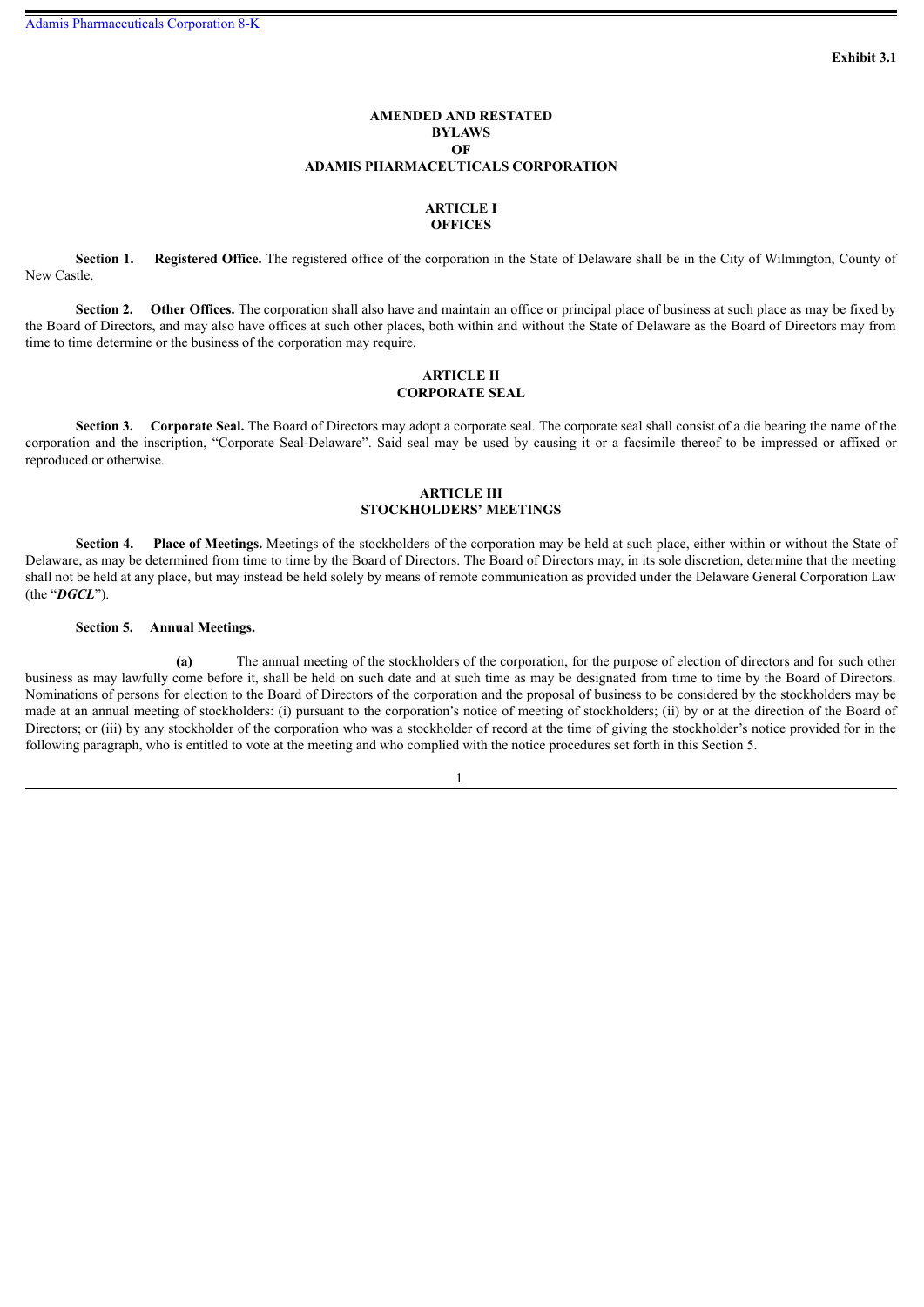**(b)** At an annual meeting of the stockholders, only such business shall be conducted as shall have been properly brought before the meeting. For nominations or other business to be properly brought before an annual meeting by a stockholder pursuant to clause (iii) of Section 5(a) of these Amended and Restated Bylaws, (i) the stockholder must have given timely notice thereof in writing to the Secretary of the corporation, (ii) such other business must be a proper matter for stockholder action under DGCL, (iii) if the stockholder, or the beneficial owner on whose behalf any such proposal or nomination is made, has provided the corporation with a Solicitation Notice (as defined in clause (iii) of the last sentence of this Section 5(b)), such stockholder or beneficial owner must, in the case of a proposal, have delivered a proxy statement and form of proxy to holders of at least the percentage of the corporation's voting shares required under applicable law to carry any such proposal, or, in the case of a nomination or nominations, have delivered a proxy statement and form of proxy to holders of a percentage of the corporation's voting shares reasonably believed by such stockholder or beneficial owner to be sufficient to elect the nominee or nominees proposed to be nominated by such stockholder, and must, in either case, have included in such materials the Solicitation Notice, and (iv) if no Solicitation Notice relating thereto has been timely provided pursuant to this section, the stockholder or beneficial owner proposing such business or nomination must not have solicited a number of proxies sufficient to have required the delivery of such a Solicitation Notice under this Section 5. To be timely, a stockholder's notice must be received by the Secretary at the principal executive offices of the corporation not later than the close of business on the  $90<sup>th</sup>$  day nor earlier than the close of business on the 120<sup>th</sup> day prior to the first anniversary of the date of the preceding year's annual meeting; provided, however, that subject to the next sentence of this Section 5(b), in the event that the date of the annual meeting is changed by more than 30 days before or after such anniversary date (or if no annual meeting was held in the preceding year), notice by the stockholder to be timely must be so received not earlier than the close of business on the 120<sup>th</sup> day prior to the date of such annual meeting and not later than the later of the close of business on the later of the 90<sup>th</sup> day prior to the date of such annual meeting or the 10<sup>th</sup> day following the day on which public announcement of the date of such meeting is first made. In no event shall an adjournment, or postponement, of an annual or special meeting for which notice has been given (or any announcement of any such adjournment or postponement), commence a new time period (or extend any time period) for the giving of a stockholder's notice as described above. Such stockholder's notice shall set forth: (A) as to each person whom the stockholder proposes to nominate for election or reelection as a director all information relating to such person that is required to be disclosed in solicitations of proxies for election of directors in an election contest, or is otherwise required, in each case pursuant to Regulation 14A under the Securities Exchange Act of 1934, as amended (the "*1934 Act*") and Rule 14a-4(d) thereunder (including such person's written consent to being named in the proxy statement as a nominee and to serving as a director if elected); (B) as to any other business that the stockholder proposes to bring before the meeting, a brief description of the business desired to be brought before the meeting, the reasons for conducting such business at the meeting and any material interest in such business of such stockholder and the beneficial owner, if any, on whose behalf the proposal is made; and (C) as to the stockholder giving the notice and the beneficial owner, if any, on whose behalf the nomination or proposal is made  $(X)$  the name and address of such stockholder, as they appear on the corporation's books, and of such beneficial owner, (Y) the class and number of shares of the corporation which are owned beneficially and of record by such stockholder and such beneficial owner, and (Z) whether either such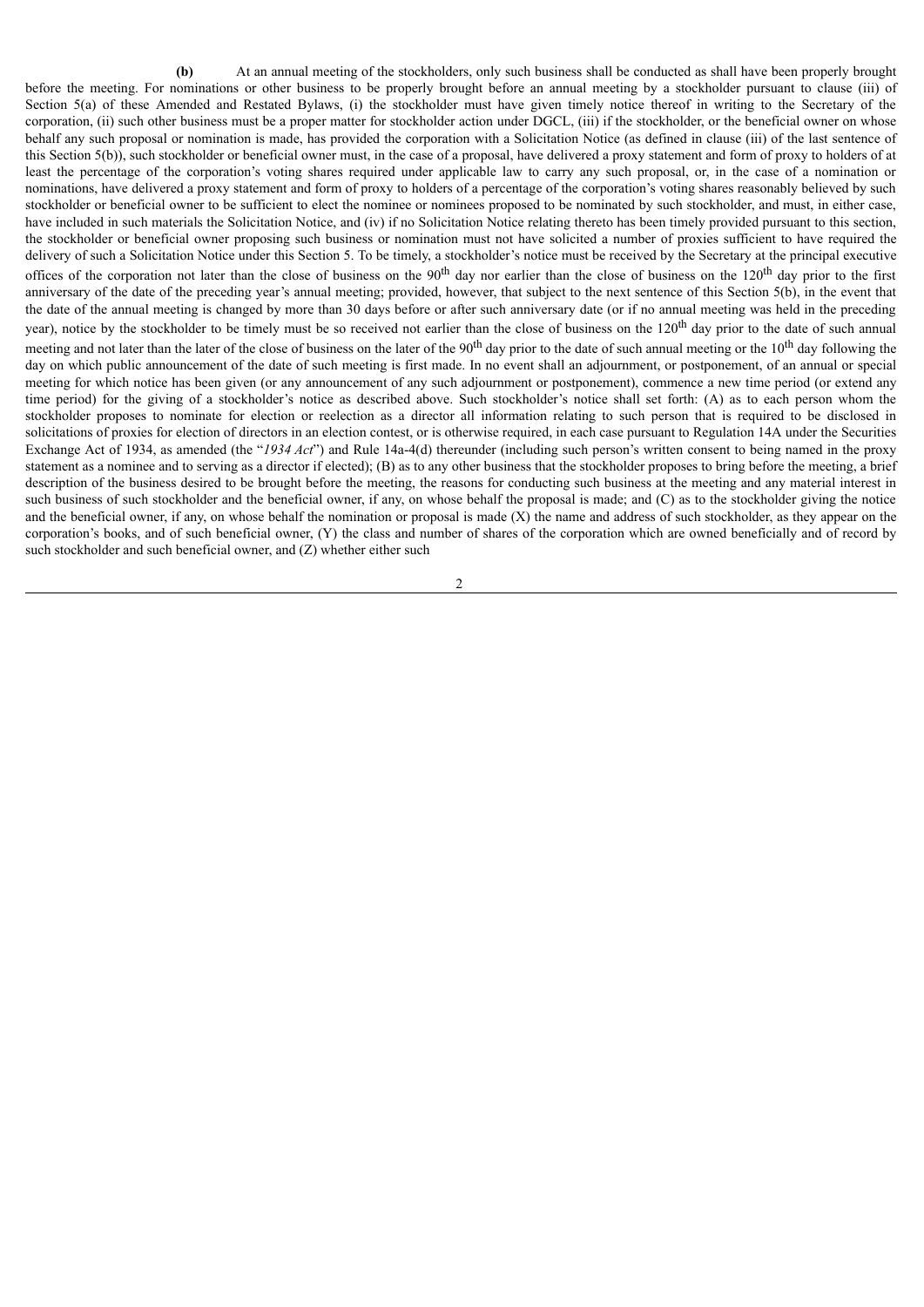stockholder or beneficial owner intends to deliver a proxy statement and form of proxy to holders of, in the case of the proposal, at least the percentage of the corporation's voting shares required under applicable law to carry the proposal or, in the case of a nomination or nominations, a sufficient number of holders of the corporation's voting shares to elect such nominee or nominees (an affirmative statement of such intent, a "*Solicitation Notice*").

**(c)** Notwithstanding anything in the third sentence of Section 5(b) of these Amended and Restated Bylaws to the contrary, in the event that the number of directors to be elected to the Board of Directors of the corporation is increased and there is no public announcement by the corporation of the appointment of a director, or, if no appointment was made, of the vacancy, made by the corporation at least ten (10) days before the last day a stockholder may deliver a notice of nomination in accordance with the third sentence of Section 5(b), a stockholder's notice required by this Section 5 and which complies with the requirements in Section 5(b), other than the timing requirements in the third sentence of Section 5(b), shall also be considered timely, but only with respect to nominees for any new positions created by such increase, if it shall be delivered to the Secretary at the principal executive offices of the corporation not later than the close of business on the 10th day following the day on which such public announcement is first made by the corporation.

**(d)** Only such persons who are nominated in accordance with the procedures set forth in this Section 5 shall be eligible to serve as directors and only such business shall be conducted at a meeting of stockholders as shall have been brought before the meeting in accordance with the procedures set forth in this Section 5. Except as otherwise provided by law, the Chairman of the meeting shall have the power and duty to determine whether a nomination or any business proposed to be brought before the meeting was made, or proposed, as the case may be, in accordance with the procedures set forth in these Amended and Restated Bylaws and, if any proposed nomination or business is not in compliance with these Amended and Restated Bylaws, to declare that such defective proposal or nomination shall not be presented for stockholder action at the meeting and shall be disregarded.

**(e)** Notwithstanding the foregoing provisions of this Section 5, in order to include information with respect to a stockholder proposal in the proxy statement and form of proxy for a stockholders' meeting, a stockholder must also comply with all applicable requirements of the 1934 Act and the rules and regulations thereunder with respect to matters set forth in this Section 5. Nothing in these Amended and Restated Bylaws shall be deemed to affect any rights of stockholders to request inclusion of proposals in the corporation's proxy statement pursuant to Rule 14a-8 under the 1934 Act.

**(f)** For purposes of this Section 5, "public announcement" shall mean disclosure in a press release reported by the Dow Jones News Service, Associated Press or comparable national news service or in a document publicly filed by the corporation with the Securities and Exchange Commission pursuant to Section 13, 14 or 15(d) of the 1934 Act.

### **Section 6. Special Meetings.**

**(a)** Special meetings of the stockholders of the corporation may be called, for any purpose or purposes, by (i) the Chairman of the Board of Directors, (ii) the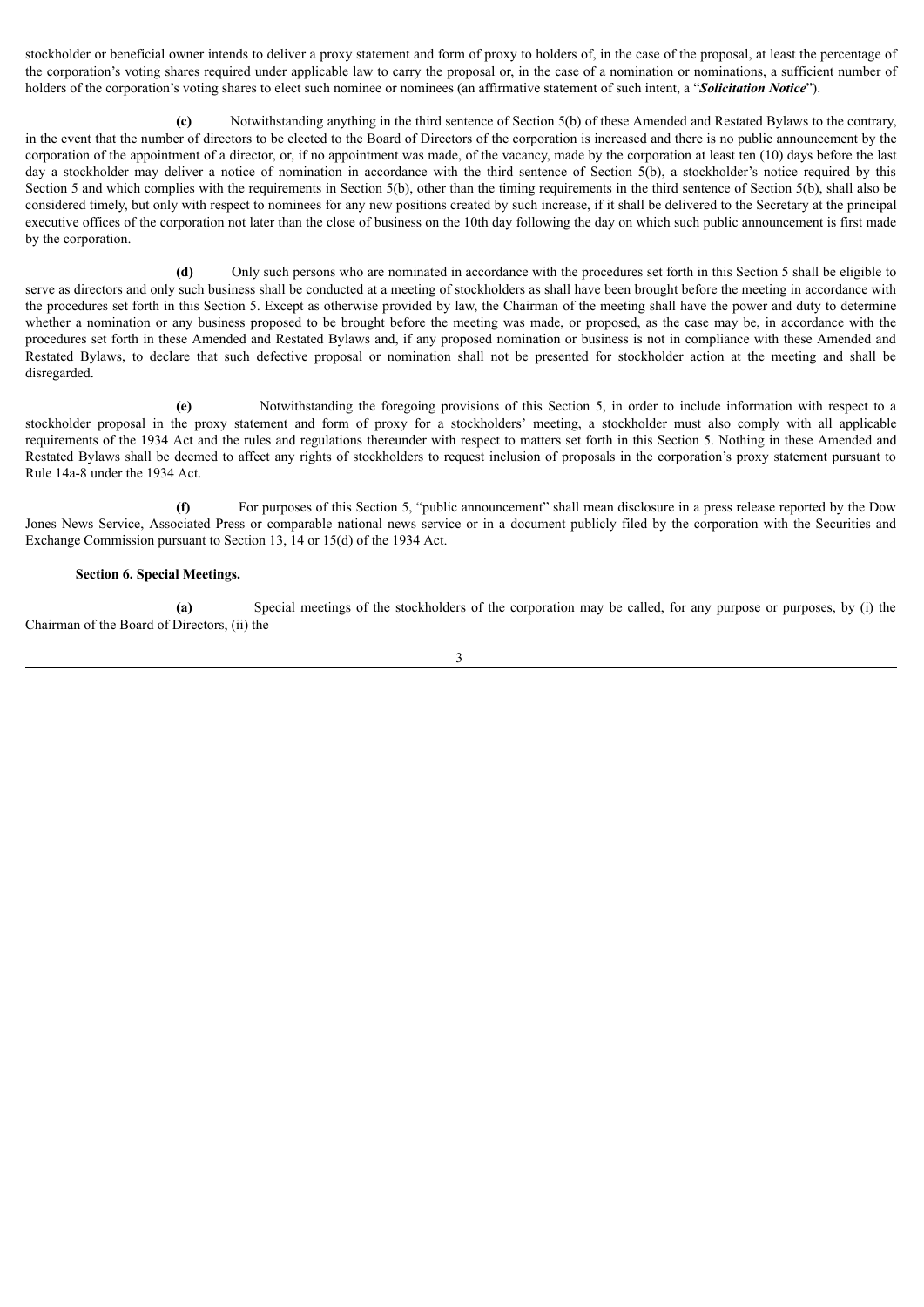President or Chief Executive Officer, (iii) the Board of Directors, or (iv) the holders of shares representing at least 25% of all votes entitled to be cast of any issue proposed to be considered at the meeting, and shall be held at such place, on such date, and such time as the Board of Directors shall fix. At any time or times that the corporation is subject to Section 2115(b) of the California General Corporation Law ("*CGCL*"), stockholders holding five percent (5%) or more of the outstanding shares shall have the right to call a special meeting of stockholders as set forth in Section 18(b) herein.

**(b)** If a special meeting is properly called by any person or persons other than the Board of Directors, the request shall be in writing, specifying the general nature of the business proposed to be transacted, and shall be delivered personally or sent by certified or registered mail, return receipt requested, to the Chairman of the Board of Directors, the Chief Executive Officer, or the Secretary of the corporation. No business may be transacted at such special meeting otherwise than specified in such notice. The Board of Directors shall determine the time and place of such special meeting, which shall be held not less than 35 nor more than 120 days after the date of the receipt of the request. Upon determination of the time and place of the meeting, the officer receiving the request shall cause notice to be given to the stockholders entitled to vote, in accordance with the provisions of Section 7 of these Amended and Restated Bylaws. Nothing contained in this paragraph (b) shall be construed as limiting, fixing, or affecting the time when a meeting of stockholders called by action of the Board of Directors may be held.

**(c)** Nominations of persons for election to the Board of Directors may be made at a special meeting of stockholders at which directors are to be elected pursuant to the corporation's notice of meeting (i) by or at the direction of the Board of Directors, or (ii) by any stockholder of the corporation who is a stockholder of record at the time of giving notice provided for in these Amended and Restated Bylaws who shall be entitled to vote at the meeting and who complies with the notice procedures set forth in this Section 6(c). In the event the corporation calls a special meeting of stockholders for the purpose of electing one or more directors to the Board of Directors, any such stockholder may nominate a person or persons (as the case may be), for election to such position(s) as specified in the corporation's notice of meeting, if the stockholder's notice required by Section 5(b) (which shall also be required by this Section 6(c)) of these Amended and Restated Bylaws shall be received by to the Secretary at the principal executive offices of the corporation not earlier than the close of business on the  $120<sup>th</sup>$  day prior to the date of such special meeting and not later than the close of business on the later of the 90<sup>th</sup> day prior to the date of such meeting or the  $10<sup>th</sup>$  day following the day on which public announcement is first made of the date of the special meeting and of the nominees proposed by the Board of Directors to be elected at such meeting. In no event shall the public announcement of an adjournment or postponement of a special meeting commence a new time period (or extend any time period) for the giving of a stockholder's notice as described above.

**(d)** Notwithstanding the foregoing provisions of this Section 6, a stockholder must also comply with all applicable requirements of the 1934 Act and the rules and regulations thereunder with respect to matters set forth in this Section 6. Nothing in these Bylaws shall be deemed to affect any rights of stockholders to request inclusion of proposals in the corporation's proxy statement pursuant to Rule 14a-8 under the 1934 Act.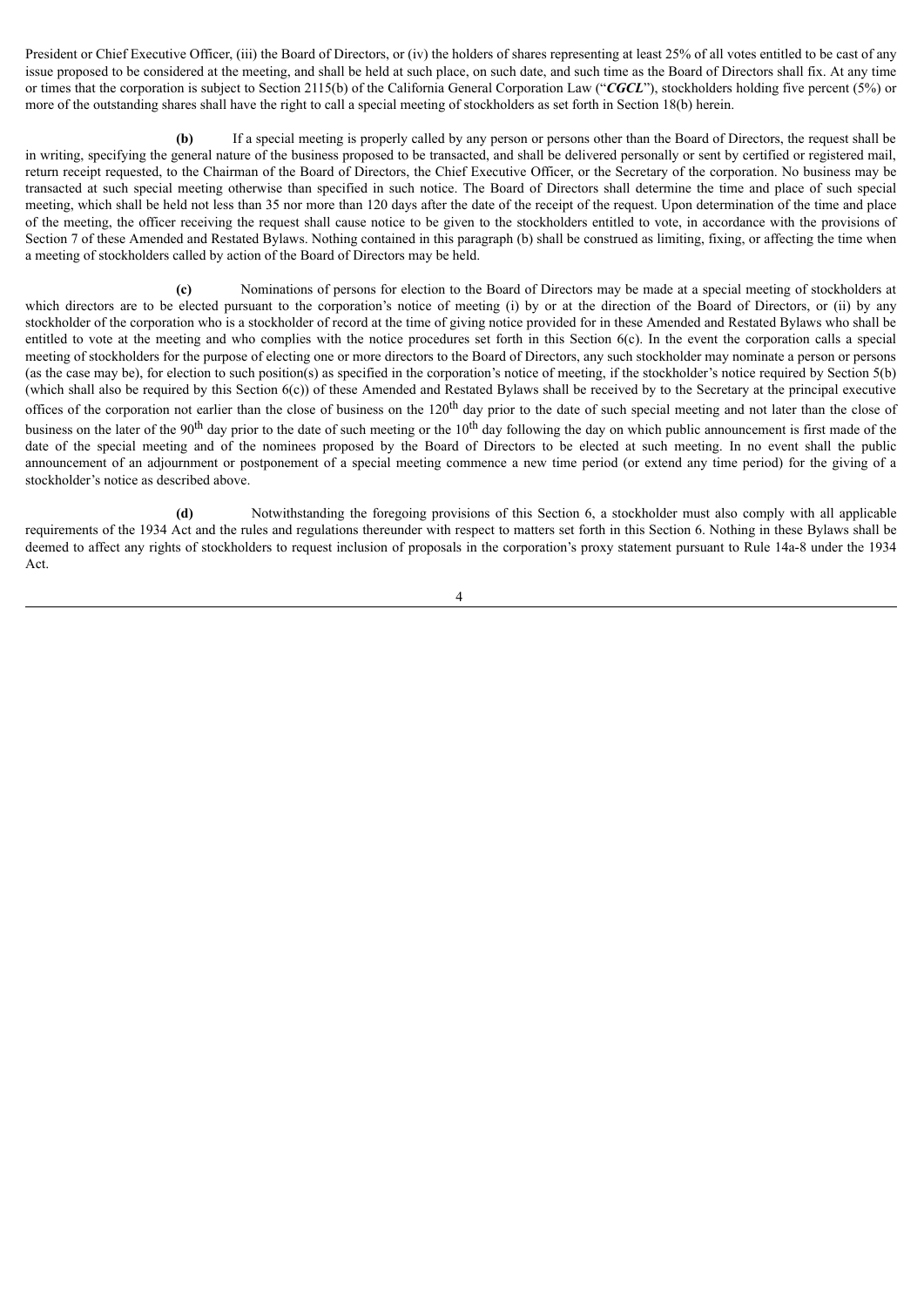**Section 7. Notice of Meetings.** Except as otherwise provided by law, notice, given in writing or by electronic transmission, of each meeting of stockholders shall be given not less than 10 nor more than 60 days before the date of the meeting to each stockholder entitled to vote at such meeting, such notice to specify the place, if any, date and hour, in the case of special meetings, the purpose or purposes of the meeting, and the means of remote communications, if any, by which stockholders and proxy holders may be deemed to be present in person and vote at any such meeting. If mailed, notice is deemed given when deposited in the United States mail, postage prepaid, directed to the stockholder at such stockholder's address as it appears on the records of the corporation. If sent via electronic transmission, notice is deemed given as of the sending time recorded at the time of transmission. Notice of the time, place, if any, and purpose of any meeting of stockholders may be waived in writing, signed by the person entitled to notice thereof, or by electronic transmission by such person, either before or after such meeting, and will be waived by any stockholder by his attendance thereat in person, by remote communication, if applicable, or by proxy, except when the stockholder attends a meeting for the express purpose of objecting, at the beginning of the meeting, to the transaction of any business because the meeting is not lawfully called or convened. Any stockholder so waiving notice of such meeting shall be bound by the proceedings of any such meeting in all respects as if due notice thereof had been given.

**Section 8. Quorum.** Except as otherwise provided by law or by the certificate of incorporation of the corporation, as amended and/or restated from time to time (the "Restated Certificate of Incorporation"), at all meetings of stockholders, the presence, in person, by remote communication, if applicable, or by proxy, of both (i) the holders of a majority in voting power of the capital stock issued and outstanding and entitled to vote on one or more matters to be voted on at the meeting, and (ii) the holders of at least one-third of all issued and outstanding shares of Common Stock entitled to vote, shall constitute a quorum at all meetings of the stockholders for the transaction of business. In the absence of a quorum, any meeting of stockholders may be adjourned, from time to time, either by the chairman of the meeting or by vote of the holders of a majority in voting power of the shares represented thereat, but no other business shall be transacted at such meeting. The stockholders present at a duly called or convened meeting, at which a quorum is present, may continue to transact business until adjournment, notwithstanding the withdrawal of enough stockholders to leave less than a quorum. Except as otherwise provided by law or (if then-applicable to the corporation) by applicable stock exchange or Nasdaq Stock Market rules, or by the Restated Certificate of Incorporation or these Amended and Restated Bylaws, in all matters other than the election of directors, the affirmative vote of a majority of the votes properly cast on the matter affirmatively or negatively (excluding any abstentions or broker non-votes) shall be the act of the stockholders. For purposes of these Amended and Restated Bylaws, a share present at a meeting, but for which there is an abstention, shall be counted as present for the purpose of establishing a quorum but shall not be counted as a vote cast. Except as otherwise provided by law, the Restated Certificate of Incorporation or these Amended and Restated Bylaws, directors shall be elected by a plurality of all votes properly cast. Where a separate vote by a class or classes or series is required, except where otherwise provided by law or by the Restated Certificate of Incorporation or these Amended and Restated Bylaws, a majority in voting power of the outstanding shares of such class or classes or series, present in person, by remote communication, if applicable, or represented by proxy duly authorized, shall constitute a quorum entitled to take action with respect to that vote on that matter. Except where otherwise provided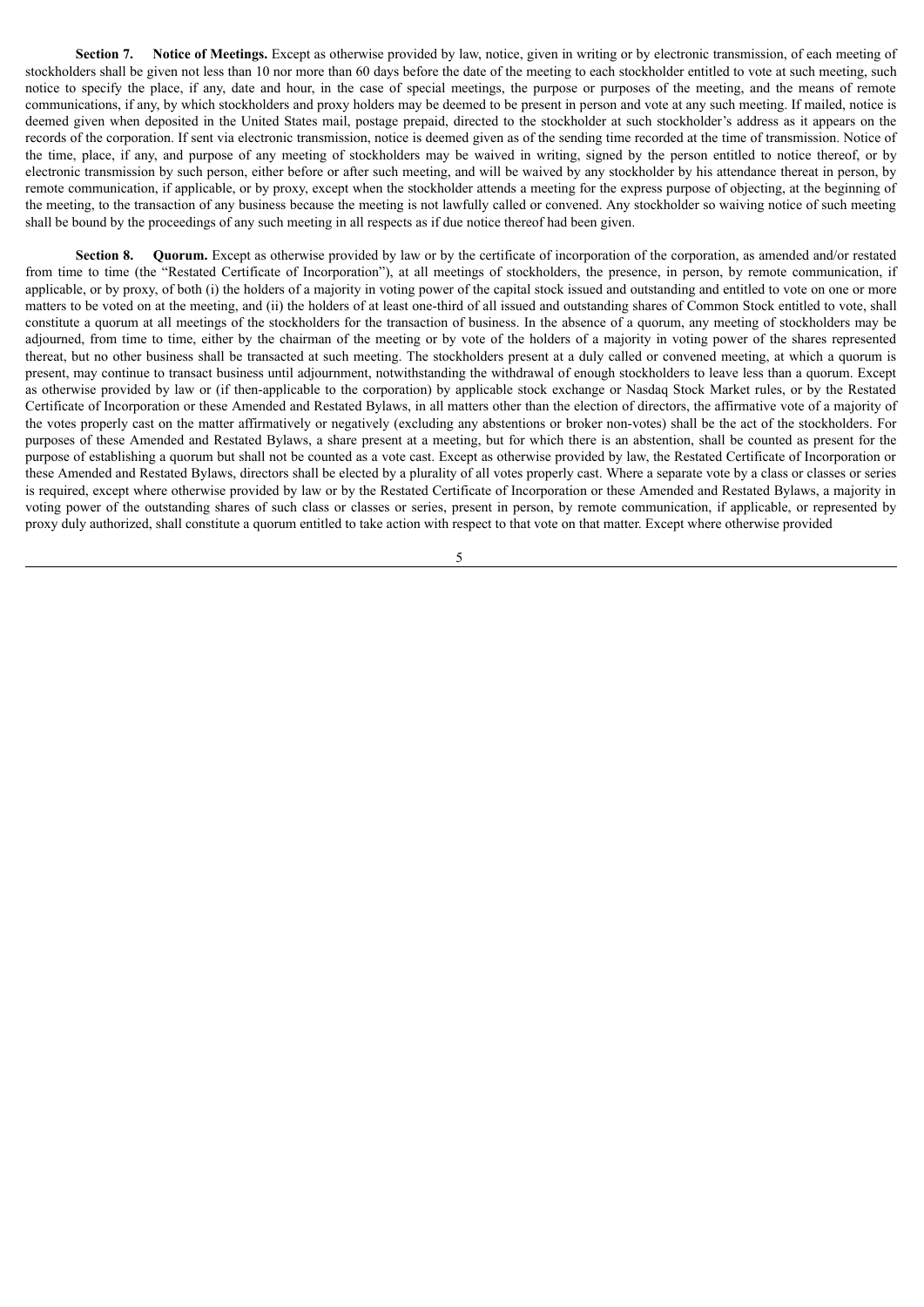by law or by the Restated Certificate of Incorporation or these Amended and Restated Bylaws, the affirmative vote of the majority (plurality, in the case of the election of directors) of the votes properly cast on the matter affirmatively or negatively shall be the act of such class or classes or series.

**Section 9. Adjournment and Notice of Adjourned Meetings.** Any meeting of stockholders, whether annual or special, may be adjourned from time to time either by the chairman of the meeting or by the vote of a majority in voting power of the shares present in person, by remote communication, if applicable, or represented by proxy at the meeting. When a meeting is adjourned to another time or place, if any, notice need not be given of the adjourned meeting if the time and place, if any, and the means of remote communications, if any, by which stockholders and proxyholders may be deemed to be present in person and vote at such adjourned meeting, thereof are announced at the meeting at which the adjournment is taken. At the adjourned meeting, the corporation may transact any business which might have been transacted at the original meeting. If the adjournment is for more than 30 days or if after the adjournment a new record date is fixed for the adjourned meeting, a notice of the adjourned meeting, and the means of remote communications, if any, by which stockholders and proxyholders may be deemed to be present in person and vote at such adjourned meeting, shall be given to each stockholder of record entitled to vote at the meeting.

**Section 10.** Voting Rights. For the purpose of determining those stockholders entitled to vote at any meeting of the stockholders, except as otherwise provided by law, only persons in whose names shares stand on the stock records of the corporation on the record date, as provided in Section 12 of these Amended and Restated Bylaws, shall be entitled to vote at any meeting of stockholders. Every person entitled to vote shall have the right to do so either in person, by remote communication, if applicable, or by an agent or agents authorized by a proxy granted in accordance with Delaware law. An agent so appointed need not be a stockholder. No proxy shall be voted after three years from its date of creation, unless the proxy provides for a longer period.

**Section 11. Joint Owners of Stock.** If shares or other securities having voting power stand of record in the names of two or more persons, whether fiduciaries, members of a partnership, joint tenants, tenants in common, tenants by the entirety, or otherwise, or if two or more persons have the same fiduciary relationship respecting the same shares, unless the Secretary is given written notice to the contrary and is furnished with a copy of the instrument or order appointing them or creating the relationship wherein it is so provided, their acts with respect to voting shall have the following effect: (a) if only one votes, his act binds all; (b) if more than one votes, and the vote is not evenly split on a particular matter, the act of the majority so voting binds all; (c) if more than one votes, but the vote is evenly split on any particular matter, each faction may vote the securities in question proportionally, or may apply to the Delaware Court of Chancery for relief as provided in the DGCL, Section 217(b). If the instrument filed with the Secretary shows that any such tenancy is held in unequal interests, a majority or even-split for the purpose of subsection (c) shall be a majority or even-split in interest.

**Section 12. List of Stockholders.** The Secretary shall prepare and make, at least 10 days before every meeting of stockholders, a complete list of the stockholders entitled to vote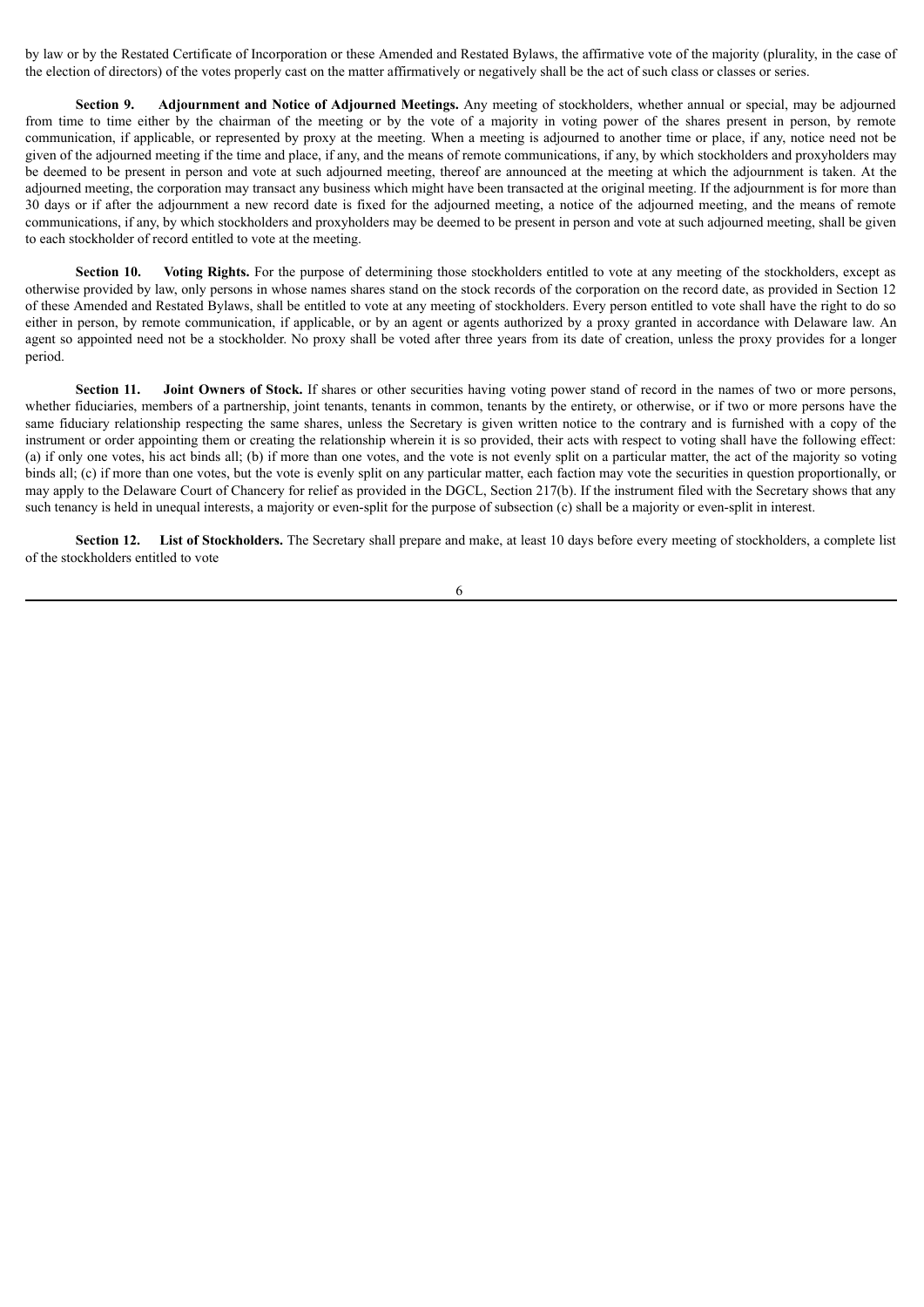at said meeting, arranged in alphabetical order, showing the address of each stockholder and the number of shares registered in the name of each stockholder. Such list shall be open to the examination of any stockholder, for any purpose germane to the meeting, (a) on a reasonably accessible electronic network, provided that the information required to gain access to such list is provided with the notice of the meeting, or (b) during ordinary business hours, at the principal place of business of the corporation. In the event that the corporation determines to make the list available on an electronic network, the corporation may take reasonable steps to ensure that such information is available only to stockholders of the corporation. The list shall be open to examination of any stockholder during the time of the meeting as provided by law.

**Section 13. Action Without Meeting.** No action shall be taken by the stockholders, except at an annual or special meeting of stockholders called in accordance with these Amended and Restated Bylaws, and no action shall be taken by the stockholders by written consent or by electronic transmission.

#### **Section 14. Organization.**

**(a)** At every meeting of stockholders, the Chairman of the Board of Directors, or, if a Chairman has not been appointed or is absent, the President, or, if the President is absent, a chairman of the meeting chosen by a majority in interest of the stockholders entitled to vote, present in person or by proxy duly authorized, shall act as chairman. The Secretary, or, in his absence, an Assistant Secretary directed to do so by the President, shall act as secretary of the meeting.

**(b)** The Board of Directors of the corporation shall be entitled to make such rules or regulations for the conduct of meetings of stockholders as it shall deem necessary, appropriate or convenient. Subject to such rules and regulations of the Board of Directors, if any, the chairman of the meeting shall have the right and authority to prescribe such rules, regulations and procedures and to do all such acts as, in the judgment of such chairman, are necessary, appropriate or convenient for the proper conduct of the meeting, including, without limitation, establishing an agenda or order of business for the meeting, rules and procedures for maintaining order at the meeting and the safety of those present, limitations on participation in such meeting to stockholders of record of the corporation and their duly authorized and constituted proxies and such other persons as the chairman shall permit, restrictions on entry to the meeting after the time fixed for the commencement thereof, limitations on the time allotted to questions or comments by participants and regulation of the opening and closing of the polls for balloting on matters which are to be voted on by ballot. The date and time of the opening and closing of the polls for each matter upon which the stockholders will vote at the meeting shall be announced at the meeting. Unless and to the extent determined by the Board of Directors or the chairman of the meeting, meetings of stockholders shall not be required to be held in accordance with rules of parliamentary procedure.

#### **ARTICLE IV DIRECTORS**

**Section 15. Number and Term of Office.** The authorized number of directors of the corporation shall be fixed by the Board of Directors from time to time. Directors need not be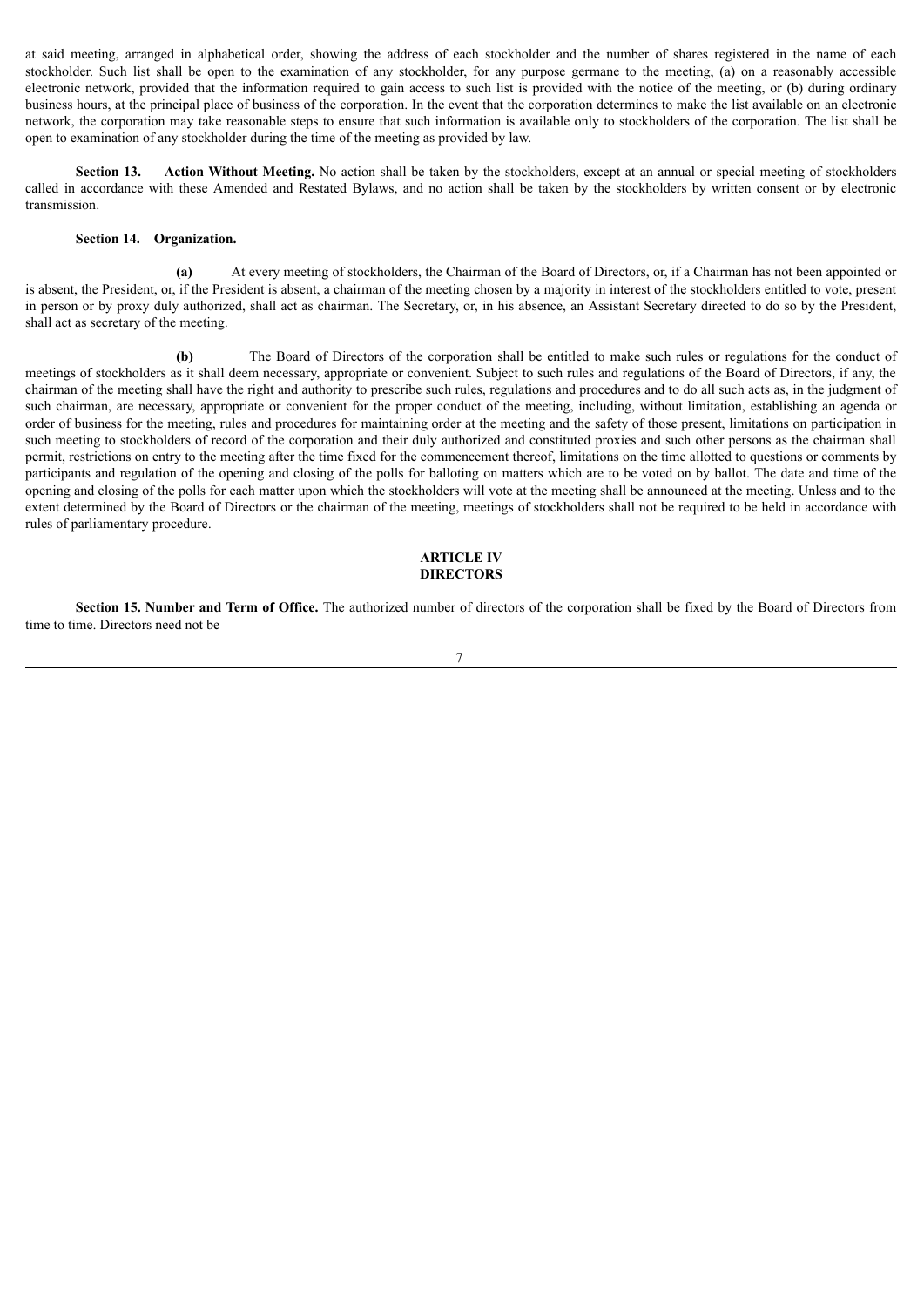stockholders, unless so required by the Restated Certificate of Incorporation. If for any reason, the directors shall not have been elected at an annual meeting, they may be elected as soon thereafter as convenient.

**Section 16.** Powers. The powers of the corporation shall be exercised, its business conducted and its property controlled by the Board of Directors, except as may be otherwise provided by statute or by the Restated Certificate of Incorporation.

#### **Section 17. Term of Directors.**

**(a)** Subject to the rights of the holders of any series of Preferred Stock to elect additional directors under specified circumstances, the directors shall be elected at each annual meeting of stockholders for a term of one year. Notwithstanding the foregoing provisions of this section, each director shall serve until his successor is duly elected and qualified or until his earlier death, resignation or removal. No decrease in the number of directors constituting the Board of Directors shall shorten the term of any incumbent director.

**(b)** No stockholder entitled to vote at an election for directors may cumulate votes to which such stockholder is entitled, unless, at the time of such election, the corporation is subject to Section 2115(b) of the CGCL. During such time or times that the corporation is subject to Section 2115(b) of the CGCL, every stockholder entitled to vote at an election for directors may cumulate such stockholder's votes and give one candidate a number of votes equal to the number of directors to be elected multiplied by the number of votes to which such stockholder's shares are otherwise entitled, or distribute the stockholder's votes on the same principle among as many candidates as such stockholder thinks fit. No stockholder, however, shall be entitled to so cumulate such stockholder's votes, unless (i) the names of such candidate or candidates have been placed in nomination prior to the voting and (ii) the stockholder has given notice at the meeting, prior to the voting, of such stockholder's intention to cumulate such stockholder's votes. If any stockholder has given proper notice to cumulate votes, all stockholders may cumulate their votes for any candidates who have been properly placed in nomination. Under cumulative voting, the candidates receiving the highest number of votes, up to the number of directors to be elected, are elected.

#### **Section 18. Vacancies.**

**(a)** Unless otherwise provided in the Certificate of Incorporation, and subject to the rights of the holders of any series of Preferred Stock, any vacancies on the Board of Directors resulting from death, resignation, disqualification, removal or other causes and any newly created directorships resulting from any increase in the number of directors shall, unless the Board of Directors determines by resolution that any such vacancies or newly created directorships shall be filled by stockholders, be filled only by the affirmative vote of a majority of the directors then in office, even though less than a quorum of the Board of Directors, or by a sole remaining director, *provided, however*, that whenever the holders of any class or classes of stock or series thereof are entitled to elect one or more directors by the provisions of the Certificate of Incorporation, vacancies and newly created directorships of such class or classes or series shall, unless the Board of Directors determines by resolution that any such vacancies or newly created directorships shall be filled by stockholders, be filled by a majority of the directors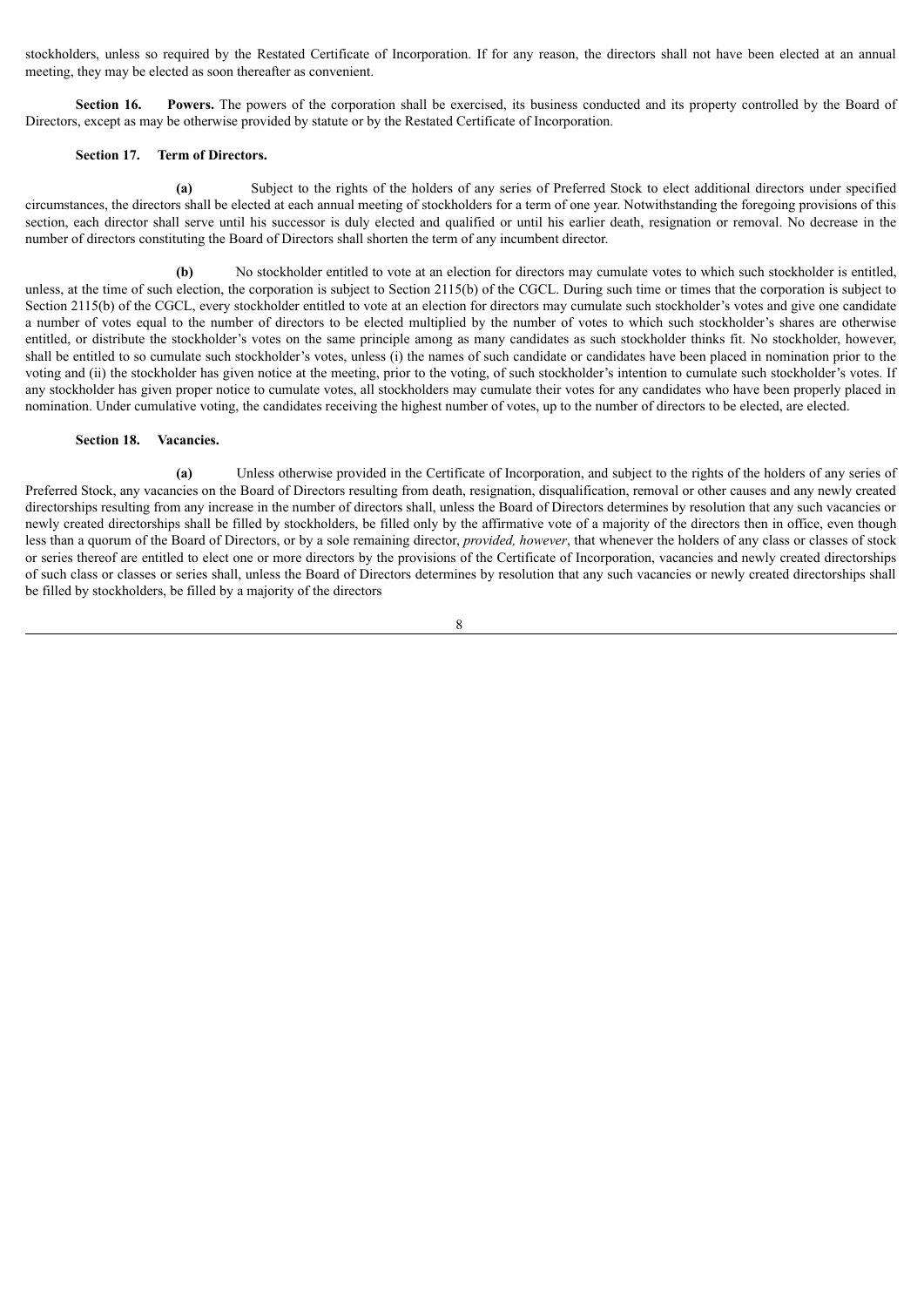elected by such class or classes or series thereof then in office, or by a sole remaining director so elected. Any director elected in accordance with the preceding sentence shall hold office for the remainder of the full term of the director for which the vacancy was created or occurred and until such director's successor shall have been elected and qualified. A vacancy in the Board of Directors shall be deemed to exist under this Bylaw in the case of the death, removal or resignation of any director.

**(b)** At any time or times that the corporation is subject to Section 2115(b) of the CGCL, if, after the filling of any vacancy, the directors then in office who have been elected by stockholders shall constitute less than a majority of the directors then in office, then

**(1)** any holder or holders of an aggregate of five percent (5%) or more of the total number of shares at the time outstanding having the right to vote for those directors may call a special meeting of stockholders; or

**(2)** the Superior Court of the proper county shall, upon application of such stockholder or stockholders, summarily order a special meeting of the stockholders, to be held to elect the entire board, all in accordance with Section 305(c) of the CGCL, the term of office of any director shall terminate upon that election of a successor. (CGCL §305(c).

**Section 19. Resignation.** Any director may resign at any time by delivering his or her notice in writing or by electronic transmission to the Secretary, such resignation to specify whether it will be effective at a particular time, upon receipt by the Secretary or at the pleasure of the Board of Directors. If no such specification is made, it shall be deemed effective at the pleasure of the Board of Directors. When one or more directors shall resign from the Board of Directors, effective at a future date, a majority of the directors then in office, including those who have so resigned, shall have power to fill such vacancy or vacancies, the vote thereon to take effect when such resignation or resignations shall become effective, and each director so chosen shall hold office for the unexpired portion of the term of the director whose place shall be vacated and until his successor shall have been duly elected and qualified.

### **Section 20. Removal.**

**(a)** Subject to any limitations imposed by applicable law, the Board of Directors or any director may be removed from office at any time (i) with cause by the affirmative vote of the holders of a majority of the voting power of all then-outstanding shares of capital stock of the corporation entitled to vote generally at an election of directors, or (ii) without cause by the affirmative vote of the holders of a majority of the voting power of all then-outstanding shares of capital stock of the corporation, entitled to vote generally at an election of directors.

### **Section 21. Meetings.**

**(a) Regular Meetings.** Unless otherwise restricted by the Restated Certificate of Incorporation, regular meetings of the Board of Directors may be held at any time or date and at any place within or without the State of Delaware which has been designated by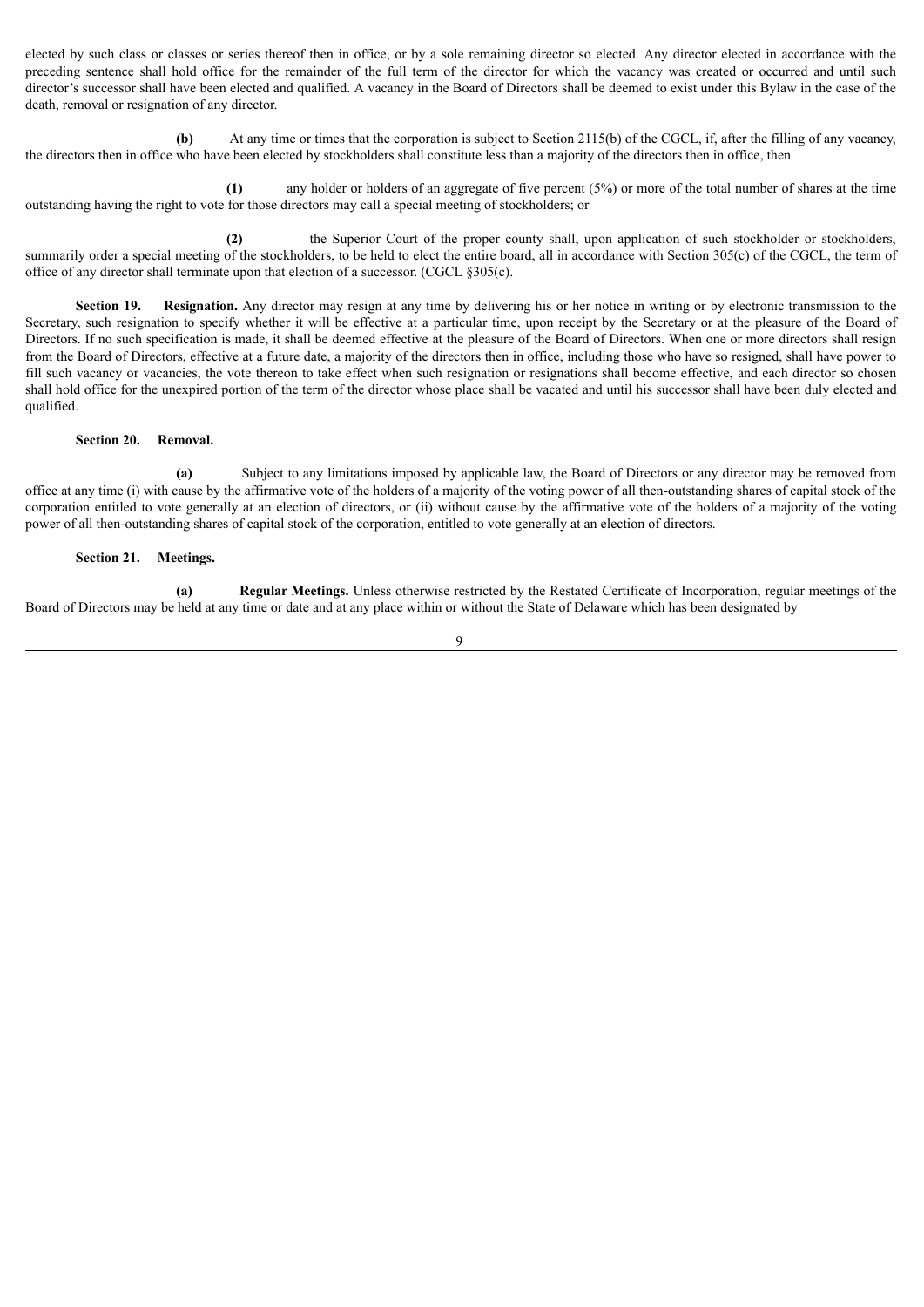the Board of Directors and publicized among all directors, either orally or in writing, by telephone, including a voice-messaging system or other system designed to record and communicate messages, facsimile, telegraph or telex, or by electronic mail or other electronic means. No further notice shall be required for regular meetings of the Board of Directors.

**(b) Special Meetings.** Unless otherwise restricted by the Restated Certificate of Incorporation, special meetings of the Board of Directors may be held at any time and place within or without the State of Delaware whenever called by the Chairman of the Board, the Chief Executive Officer or a majority of the directors then in office.

**(c) Meetings by Electronic Communications Equipment.** Any member of the Board of Directors, or of any committee thereof, may participate in a meeting by means of conference telephone or other communications equipment by means of which all persons participating in the meeting can hear each other, and participation in a meeting by such means shall constitute presence in person at such meeting.

**(d) Notice of Special Meetings.** Notice of the time and place of all special meetings of the Board of Directors shall be orally or in writing, by telephone, including a voice messaging system or other system or technology designed to record and communicate messages, facsimile, telegraph or telex, or by electronic mail or other electronic means, during normal business hours, at least 24 hours before the date and time of the meeting. If notice is sent by U.S. mail, it shall be sent by first class mail, charges prepaid, at least three days before the date of the meeting. Notice of any meeting may be waived in writing, or by electronic transmission, at any time before or after the meeting and will be waived by any director by attendance thereat, except when the director attends the meeting for the express purpose of objecting, at the beginning of the meeting, to the transaction of any business because the meeting is not lawfully called or convened.

**(e) Waiver of Notice.** The transaction of all business at any meeting of the Board of Directors, or any committee thereof, however called or noticed, or wherever held, shall be as valid as though had at a meeting duly held after regular call and notice, if a quorum be present and if, either before or after the meeting, each of the directors not present who did not receive notice shall sign a written waiver of notice or shall waive notice by electronic transmission. All such waivers shall be filed with the corporate records or made a part of the minutes of the meeting.

# **Section 22. Quorum and Voting.**

**(a)** Unless the Restated Certificate of Incorporation requires a greater number and, except with respect to questions related to indemnification arising under Section 43 for which a quorum shall be one-third of the exact number of directors fixed from time to time, a quorum of the Board of Directors shall consist of a majority of the exact number of directors fixed from time to time by the Board of Directors in accordance with the Restated Certificate of Incorporation; *provided, however,* at any meeting whether a quorum be present or otherwise, a majority of the directors present may adjourn from time to time until the time fixed for the next regular meeting of the Board of Directors, without notice other than by announcement at the meeting.

$$
10\quad
$$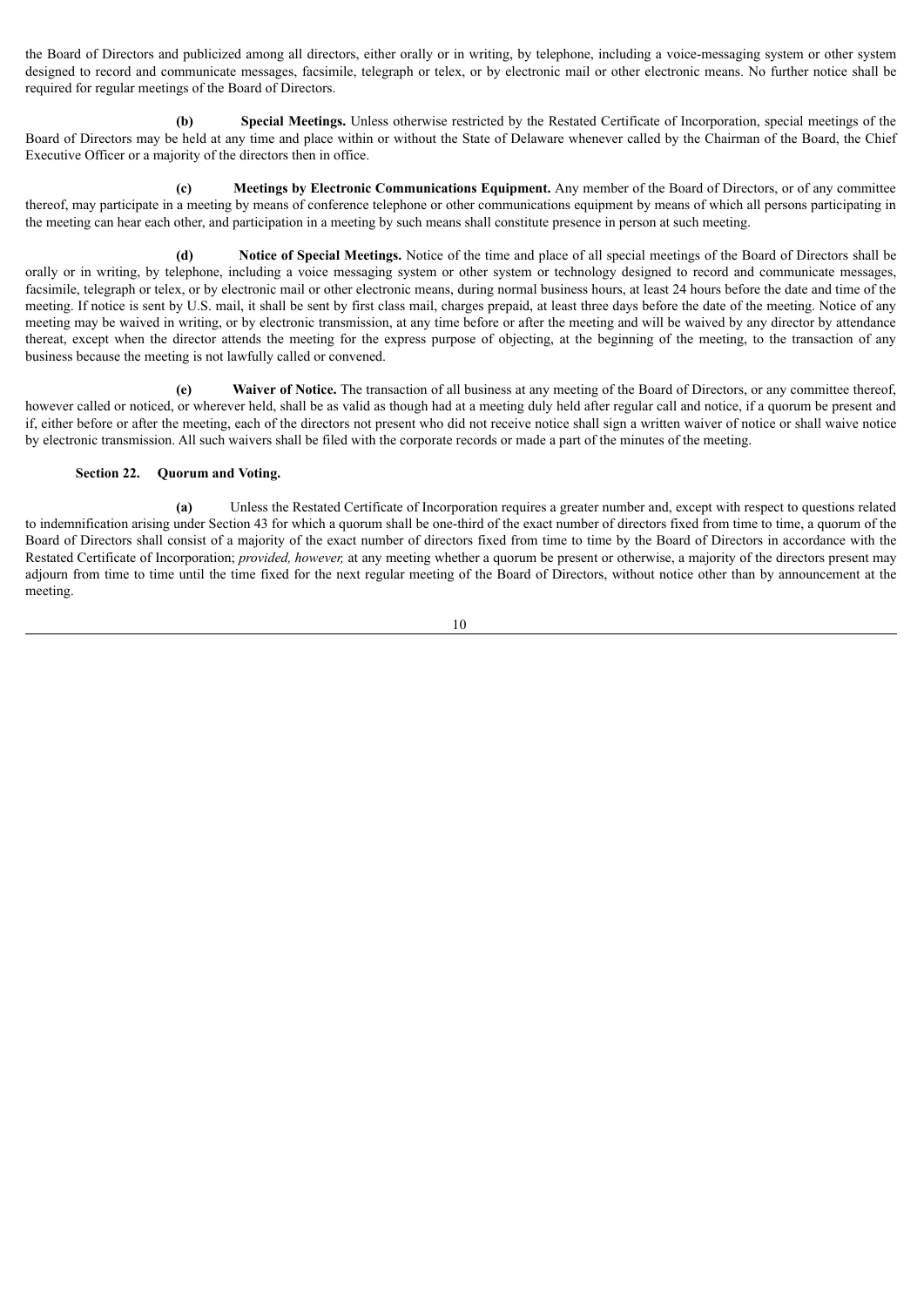**(b)** At each meeting of the Board of Directors at which a quorum is present, all questions and business shall be determined by the affirmative vote of a majority of the directors present, unless a different vote be required by law, the Restated Certificate of Incorporation or these Amended and Restated Bylaws.

**Section 23. Action Without Meeting.** Unless otherwise restricted by the Restated Certificate of Incorporation or these Amended and Restated Bylaws, any action required or permitted to be taken at any meeting of the Board of Directors or of any committee thereof may be taken without a meeting, if all members of the Board of Directors or committee, as the case may be, consent thereto in writing or by electronic transmission, and such writing or writings or transmission or transmissions are filed with the minutes of proceedings of the Board of Directors or committee. Such filing shall be in paper form if the minutes are maintained in paper form and shall be in electronic form if the minutes are maintained in electronic form.

**Section 24. Fees and Compensation.** Directors shall be entitled to such compensation for their services as may be approved by the Board of Directors, including, if so approved, by resolution of the Board of Directors, a fixed sum and expenses of attendance, if any, for attendance at each regular or special meeting of the Board of Directors and at any meeting of a committee of the Board of Directors. Nothing herein contained shall be construed to preclude any director from serving the corporation in any other capacity as an officer, agent, employee, or otherwise and receiving compensation therefor.

# **Section 25. Committees.**

**(a) Executive Committee.** The Board of Directors may appoint an Executive Committee to consist of one or more members of the Board of Directors. The Executive Committee, to the extent permitted by law and provided in the resolution of the Board of Directors shall have and may exercise all the powers and authority of the Board of Directors in the management of the business and affairs of the corporation, and may authorize the seal of the corporation to be affixed to all papers which may require it; but no such committee shall have the power or authority in reference to (i) approving or adopting, or recommending to the stockholders, any action or matter expressly required by the DGCL to be submitted to stockholders for approval, or (ii) adopting, amending or repealing any bylaw of the corporation.

**(b) Other Committees.** The Board of Directors may, from time to time, appoint such other committees as may be permitted by law. Such other committees appointed by the Board of Directors shall consist of one or more members of the Board of Directors and shall have such powers and perform such duties as may be prescribed by the resolution or resolutions creating such committees, but in no event shall any such committee have the powers denied to the Executive Committee in these Amended and Restated Bylaws.

**(c) Term.** The Board of Directors, subject to any requirements of any outstanding series of Preferred Stock and the provisions of subsections (a) or (b) of this Section 25, may at any time increase or decrease the number of members of a committee or terminate the existence of a committee. The membership of a committee member shall terminate on the date of his death or voluntary resignation from the committee or from the Board of Directors. The Board of Directors may at any time for any reason remove any individual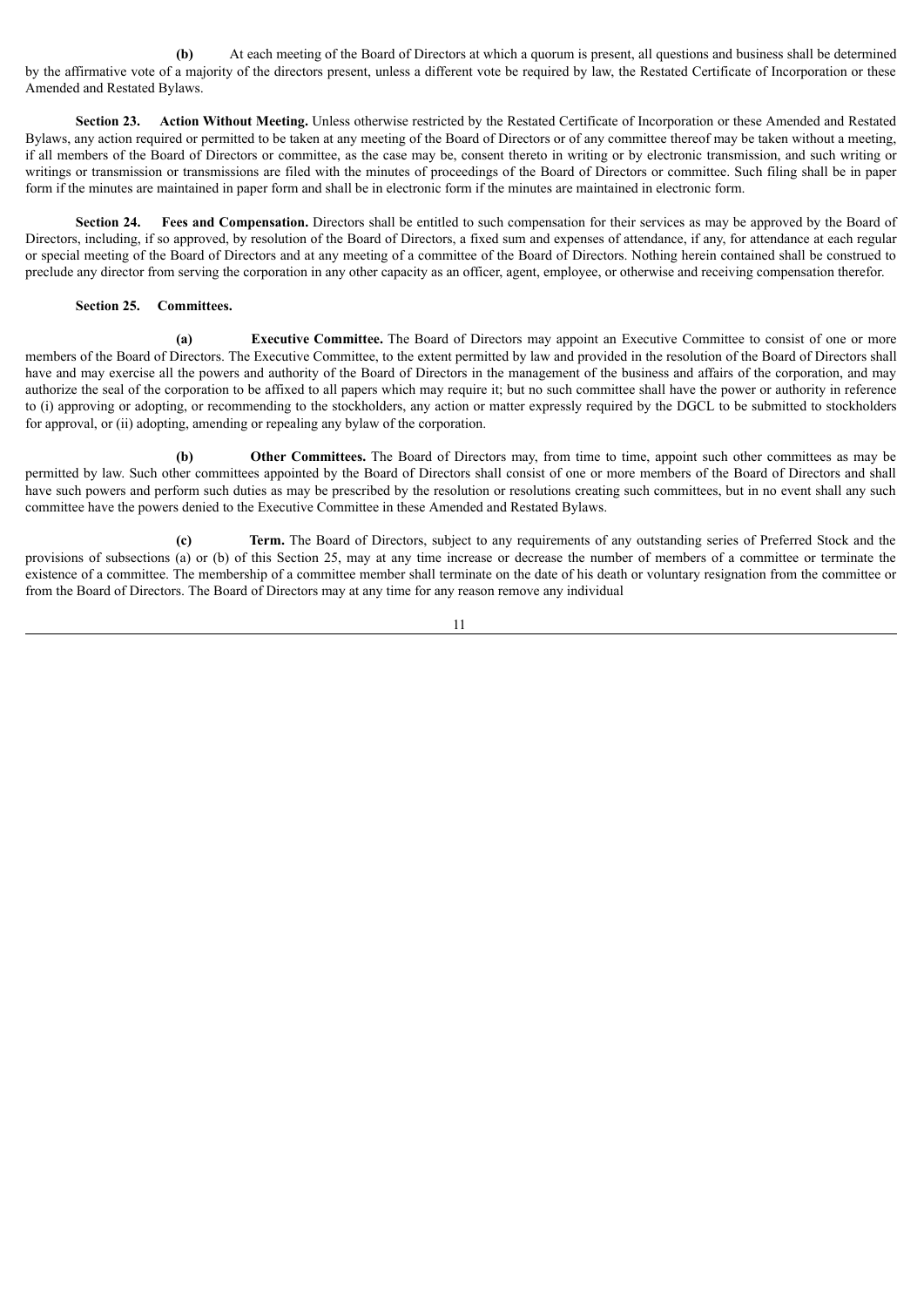committee member and the Board of Directors may fill any committee vacancy created by death, resignation, removal or increase in the number of members of the committee. The Board of Directors may designate one or more directors as alternate members of any committee, who may replace any absent or disqualified member at any meeting of the committee, and, in addition, in the absence or disqualification of any member of a committee, the member or members thereof present at any meeting and not disqualified from voting, whether or not he or they constitute a quorum, may unanimously appoint another member of the Board of Directors to act at the meeting in the place of any such absent or disqualified member.

**(d) Meetings.** Unless the Board of Directors shall otherwise provide, regular meetings of the Executive Committee or any other committee appointed pursuant to this Section 25 shall be held at such times and places as are determined by the Board of Directors, or by any such committee, and when notice thereof has been given to each member of such committee, no further notice of such regular meetings need be given thereafter. Special meetings of any such committee may be held at any place which has been determined from time to time by such committee, and may be called by any director who is a member of such committee, upon notice to the members of such committee of the time and place of such special meeting given in the manner provided for the giving of notice to members of the Board of Directors of the time and place of special meetings of the Board of Directors. Notice of any special meeting of any committee may be waived in writing at any time before or after the meeting and will be waived by any director by attendance thereat, except when the director attends such special meeting for the express purpose of objecting, at the beginning of the meeting, to the transaction of any business because the meeting is not lawfully called or convened. Unless otherwise provided by the Board of Directors in the resolutions authorizing the creation of the committee, a majority of the authorized number of members of any such committee shall constitute a quorum for the transaction of business, and the act of a majority of those present at any meeting at which a quorum is present shall be the act of such committee.

**Section 26. Organization.** At every meeting of the directors, the Chairman of the Board of Directors, or, if a Chairman has not been appointed or is absent, the Chief Executive Officer (if a director), or if the Chief Executive Officer is absent, the President (if a director), or, in the absence of any such person, a chairman of the meeting chosen by a majority of the directors present, shall preside over the meeting. The Secretary, or in his absence, any Assistant Secretary directed to do so by the Chairman, shall act as secretary of the meeting.

#### **ARTICLE V OFFICERS**

**Section 27. Officers Designated.** The officers of the corporation shall include, if and when designated by the Board of Directors, the Chairman of the Board of Directors, the Chief Executive Officer, the President, one or more Vice Presidents, the Secretary, the Chief Financial Officer and the Treasurer. The Board of Directors may also appoint one or more Assistant Secretaries, Assistant Treasurers and such other officers and agents with such powers and duties as it shall deem necessary. The Board of Directors may assign such additional titles to one or more of the officers as it shall deem appropriate. Any one person may hold any number of offices of the corporation at any one time, unless specifically prohibited therefrom by law. The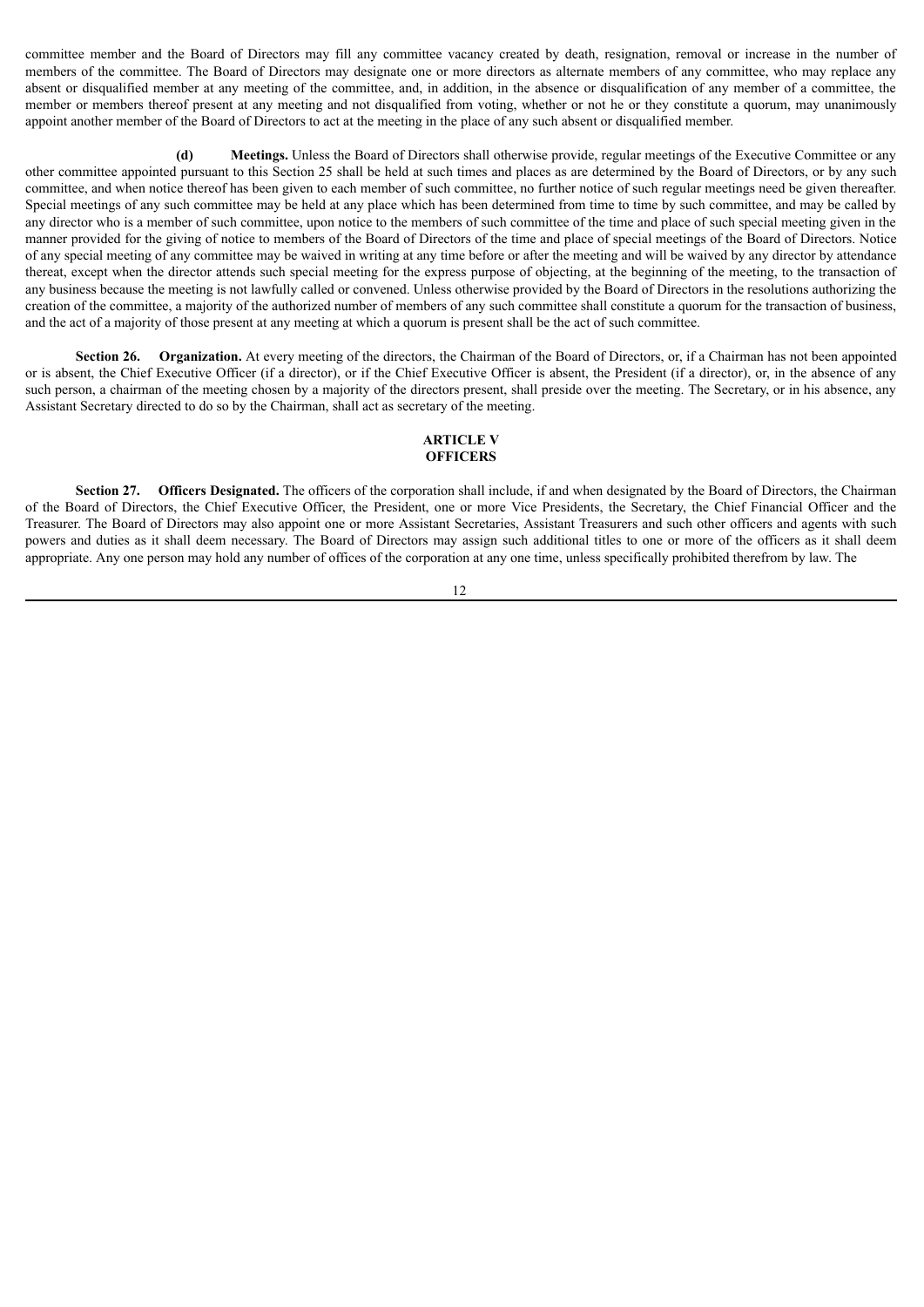salaries and other compensation of the officers of the corporation shall be fixed by or in the manner designated by the Board of Directors.

# **Section 28. Tenure and Duties of Officers.**

**(a) General.** All officers shall hold office at the pleasure of the Board of Directors and until their successors shall have been duly elected and qualified, unless sooner removed. Any officer elected or appointed by the Board of Directors may be removed at any time by the Board of Directors. If the office of any officer becomes vacant for any reason, the vacancy may be filled by the Board of Directors.

**(b) Duties of Chairman of the Board of Directors.** The Chairman of the Board of Directors, when present, shall preside at all meetings of the stockholders and the Board of Directors. The Chairman of the Board of Directors shall perform other duties commonly incident to the office and shall also perform such other duties and have such other powers, as the Board of Directors shall designate from time to time. If there is no President or Chief Executive Officer, unless otherwise determined by the Board of Directors, then the Chairman of the Board of Directors shall also serve as the President of the corporation and shall have the powers and duties prescribed in paragraph (c) of this Section 28.

**(c) Duties of Chief Executive Officer.** The Chief Executive Officer shall preside at all meetings of the stockholders and at all meetings of the Board of Directors, unless the Chairman of the Board of Directors has been appointed and is present. Unless some other officer has been elected Chief Executive Officer of the corporation, the President shall be the chief executive officer of the corporation and shall, subject to the control of the Board of Directors, have general supervision, direction and control of the business and officers of the corporation. To the extent that a Chief Executive Officer has been appointed, all references in these Bylaws to the President shall be deemed references to the Chief Executive Officer. The Chief Executive Officer shall perform other duties commonly incident to the office and shall also perform such other duties and have such other powers, as the Board of Directors shall designate from time to time.

**(d) Duties of President.** The President shall preside at all meetings of the stockholders and at all meetings of the Board of Directors, unless the Chairman of the Board of Directors or the Chief Executive Officer has been appointed and is present. Unless another officer has been appointed Chief Executive Officer of the corporation, the President shall be the chief executive officer of the corporation and shall, subject to the control of the Board of Directors, have general supervision, direction and control of the business and officers of the corporation. The President shall perform other duties commonly incident to the office and shall also perform such other duties and have such other powers, as the Board of Directors shall designate from time to time.

**(e) Duties of Vice Presidents.** The Vice Presidents may assume and perform the duties of the President in the absence or disability of the President or whenever the office of President is vacant. The Vice Presidents shall perform other duties commonly incident to their office and shall also perform such other duties and have such other powers as the Board of Directors or the Chief Executive Officer shall designate from time to time.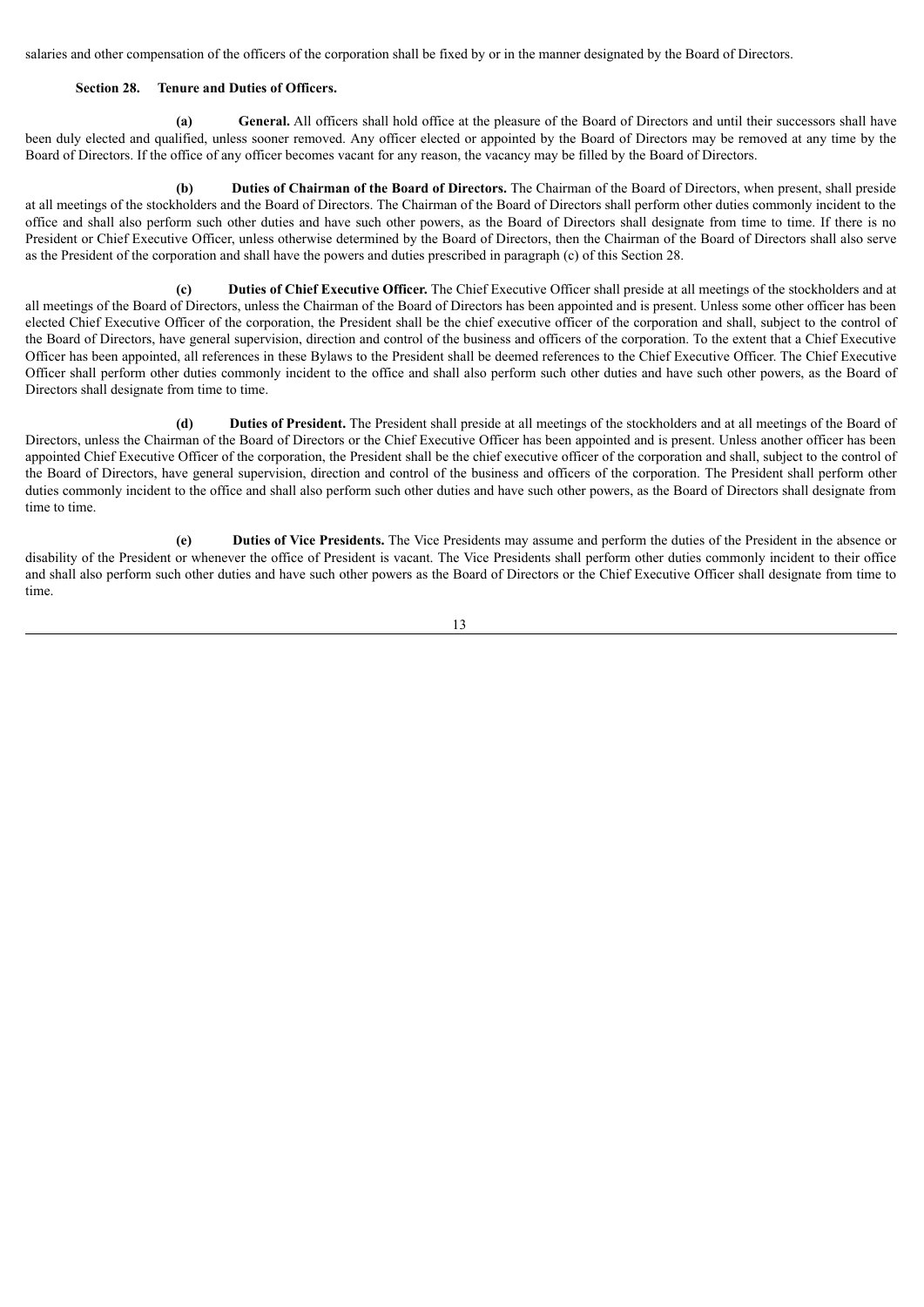**(f) Duties of Secretary.** The Secretary shall attend all meetings of the stockholders and of the Board of Directors and shall record all acts and proceedings thereof in the minute book of the corporation. The Secretary shall give notice in conformity with these Amended and Restated Bylaws of all meetings of the stockholders and of all meetings of the Board of Directors and any committee thereof requiring notice. The Secretary shall perform all other duties provided for in these Amended and Restated Bylaws and other duties commonly incident to the office and shall also perform such other duties and have such other powers, as the Board of Directors shall designate from time to time. The President may direct any Assistant Secretary to assume and perform the duties of the Secretary in the absence or disability of the Secretary, and each Assistant Secretary shall perform other duties commonly incident to the office and shall also perform such other duties and have such other powers as the Board of Directors or the President shall designate from time to time.

**(g) Duties of Chief Financial Officer.** The Chief Financial Officer shall keep or cause to be kept the books of account of the corporation in a thorough and proper manner and shall render statements of the financial affairs of the corporation in such form and as often as required by the Board of Directors or the President. The Chief Financial Officer, subject to the order of the Board of Directors, shall have the custody of all funds and securities of the corporation. The Chief Financial Officer shall perform other duties commonly incident to the office and shall also perform such other duties and have such other powers as the Board of Directors or the President shall designate from time to time. The President may direct the Treasurer or any Assistant Treasurer, or the Controller or any Assistant Controller to assume and perform the duties of the Chief Financial Officer in the absence or disability of the Chief Financial Officer, and each Treasurer and Assistant Treasurer and each Controller and Assistant Controller shall perform other duties commonly incident to the office and shall also perform such other duties and have such other powers as the Board of Directors or the President shall designate from time to time.

**Section 29. Delegation of Authority.** The Board of Directors may from time to time delegate the powers or duties of any officer to any other officer or agent, notwithstanding any provision hereof.

**Section 30.** Resignations. Any officer may resign at any time by giving notice in writing or by electronic transmission to the Board of Directors or to the President or to the Secretary. Any such resignation shall be effective when received by the person or persons to whom such notice is given, unless a later time is specified therein, in which event the resignation shall become effective at such later time. Unless otherwise specified in such notice, the acceptance of any such resignation shall not be necessary to make it effective. Any resignation shall be without prejudice to the rights, if any, of the corporation under any contract with the resigning officer.

**Section 31.** Removal. Any officer may be removed from office at any time, either with or without cause, by the affirmative vote of a majority of the directors in office at the time, or by the unanimous written consent of the directors in office at the time, or by any committee or by the Chief Executive Officer or by other superior officers upon whom such power of removal may have been conferred by the Board of Directors.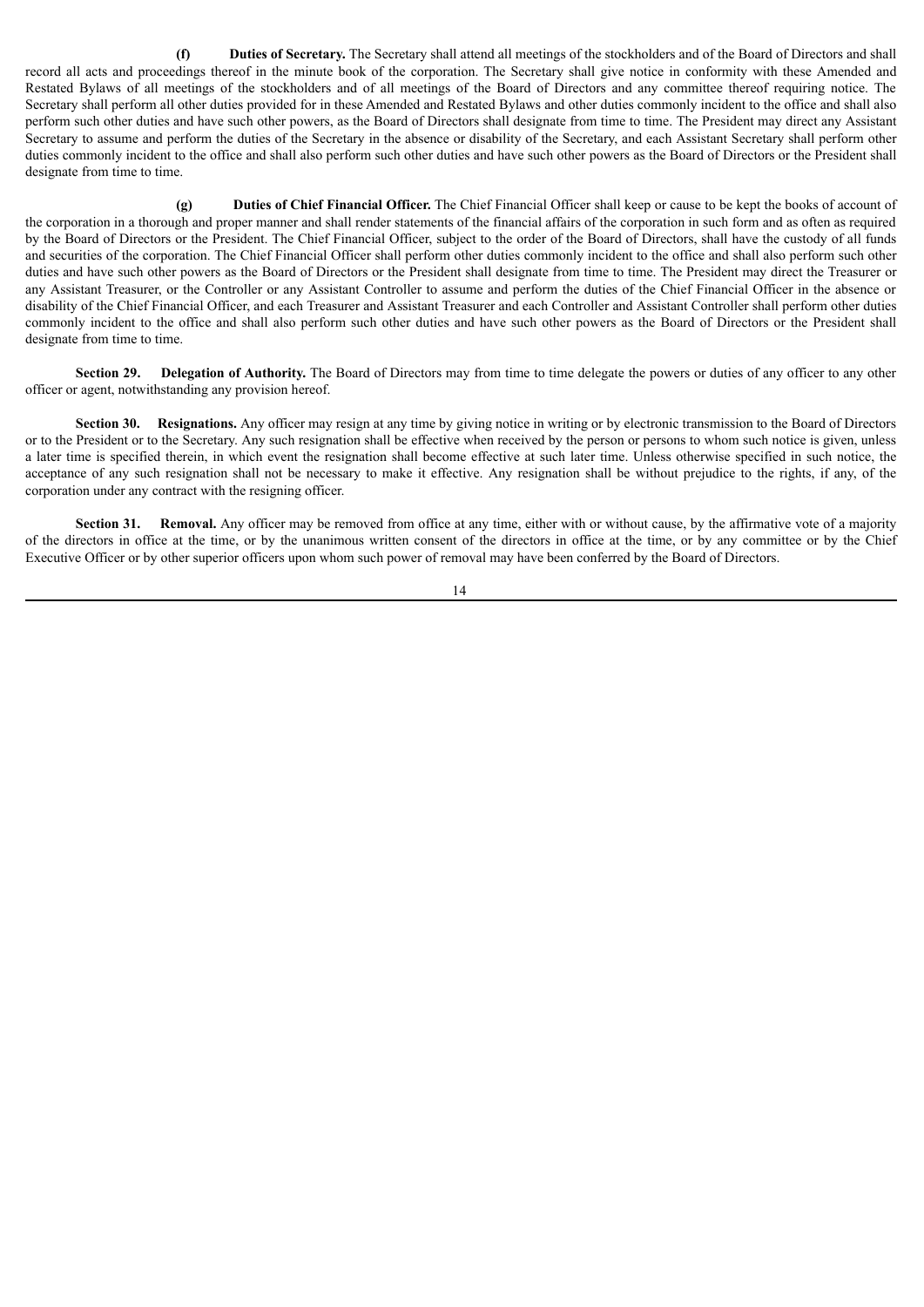## **ARTICLE VI EXECUTION OF CORPORATE INSTRUMENTS AND VOTING OF SECURITIES OWNED BY THE CORPORATION**

**Section 32. Execution of Corporate Instruments.** The Board of Directors may, in its discretion, determine the method and designate the signatory officer or officers, or other person or persons, to execute on behalf of the corporation any corporate instrument or document, or to sign on behalf of the corporation the corporate name without limitation, or to enter into contracts on behalf of the corporation, except where otherwise provided by law or these Amended and Restated Bylaws, and such execution or signature shall be binding upon the corporation.

All checks and drafts drawn on banks or other depositaries on funds to the credit of the corporation or in special accounts of the corporation shall be signed by such person or persons as the Board of Directors shall authorize so to do.

Unless authorized or ratified by the Board of Directors or within the agency power of an officer, no officer, agent or employee shall have any power or authority to bind the corporation by any contract or engagement or to pledge its credit or to render it liable for any purpose or for any amount.

**Section 33. Voting of Securities Owned by the Corporation.** All stock and other securities of other corporations owned or held by the corporation for itself, or for other parties in any capacity, shall be voted, and all proxies with respect thereto shall be executed, by the person authorized so to do by resolution of the Board of Directors, or, in the absence of such authorization, by the Chairman of the Board of Directors, the Chief Executive Officer, the President, or any Vice President.

## **ARTICLE VII SHARES OF STOCK**

**Section 34. Form and Execution of Certificates.** The shares of the corporation shall be represented by certificates, or shall be uncertificated. Certificates for the shares of stock of the corporation, if any, shall be in such form as is consistent with the Restated Certificate of Incorporation and applicable law. Every holder of stock represented by certificate in the corporation shall be entitled to have a certificate signed by or in the name of the corporation by the Chairman of the Board of Directors, the Chief Executive Officer, the President or any Vice President and by the Chief Financial Officer, Treasurer or Assistant Treasurer or the Secretary or Assistant Secretary, certifying the number of shares owned by him in the corporation. Any or all of the signatures on the certificate may be facsimiles. In case any officer, transfer agent, or registrar who has signed or whose facsimile signature has been placed upon a certificate shall have ceased to be such officer, transfer agent, or registrar before such certificate is issued, it may be issued with the same effect as if he were such officer, transfer agent, or registrar at the date of issue. Each certificate, if any, shall state upon the face or back thereof, in full or in summary, all of the powers, designations, preferences, and rights, and the limitations or restrictions of the shares authorized to be issued or shall, except as otherwise required by law, set forth on the face or back a statement that the corporation will furnish without charge to each stockholder who so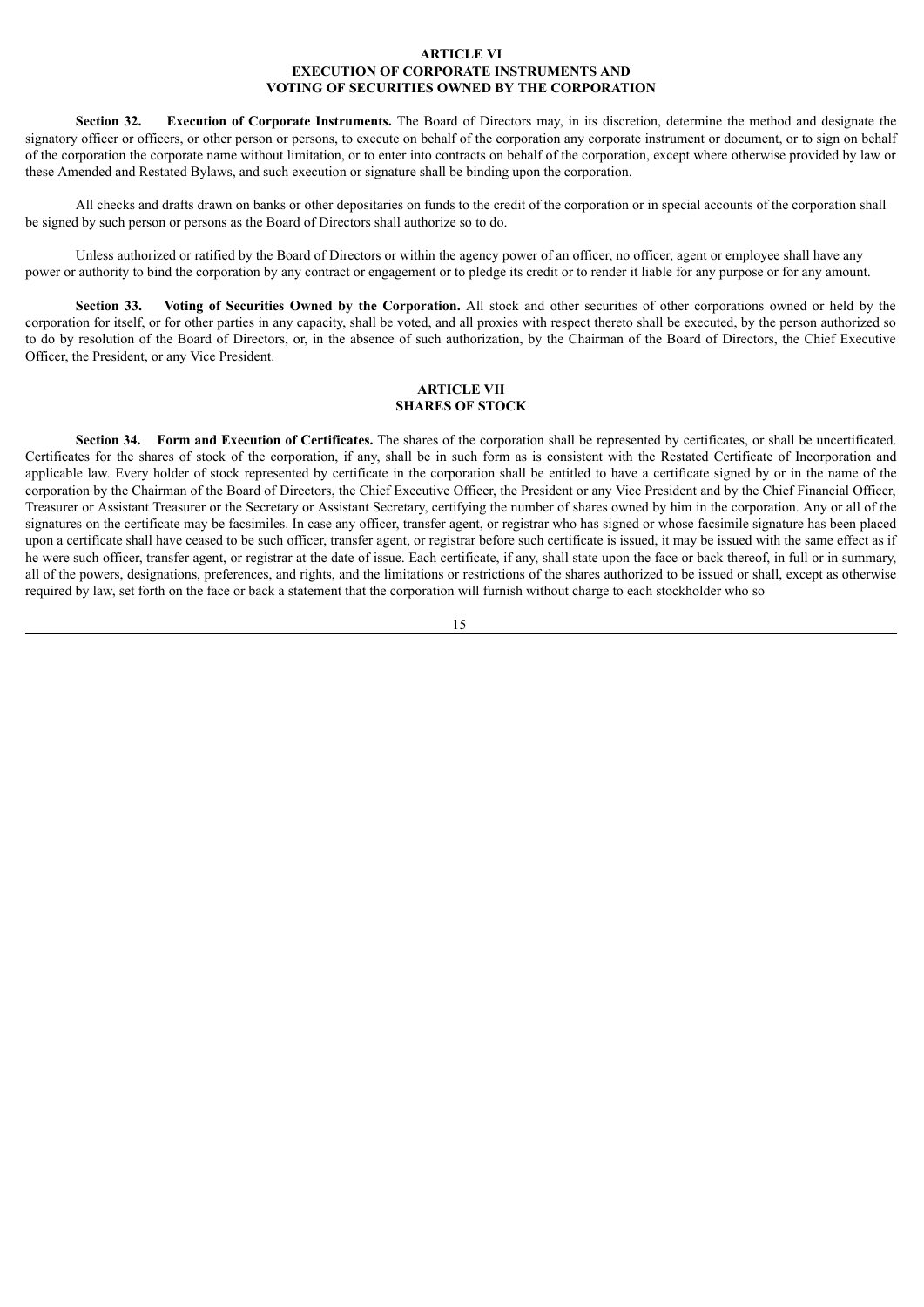requests the powers, designations, preferences and relative, participating, optional, or other special rights of each class of stock or series thereof and the qualifications, limitations or restrictions of such preferences and/or rights. Within a reasonable time after the issuance or transfer of uncertificated stock, the corporation shall send to the registered owner thereof a written notice containing the information required to be set forth or stated on certificates pursuant to this section or otherwise required by law or with respect to this section a statement that the corporation will furnish without charge to each stockholder who so requests the powers, designations, preferences and relative participating, optional or other special rights of each class of stock or series thereof and the qualifications, limitations or restrictions of such preferences and/or rights.

**Section 35. Lost Certificates.** A new certificate or certificates shall be issued in place of any certificate or certificates theretofore issued by the corporation alleged to have been lost, stolen, or destroyed, upon the making of an affidavit of that fact by the person claiming the certificate of stock to be lost, stolen, or destroyed. The corporation may require, as a condition precedent to the issuance of a new certificate or certificates, the owner of such lost, stolen, or destroyed certificate or certificates, or the owner's legal representative, to agree to indemnify the corporation in such manner as it shall require or to give the corporation a surety bond in such form and amount as it may direct as indemnity against any claim that may be made against the corporation with respect to the certificate alleged to have been lost, stolen, or destroyed.

### **Section 36. Transfers.**

**(a)** Transfers of record of shares of stock of the corporation shall be made only upon its books by the holders thereof, in person or by attorney duly authorized, and, in the case of stock represented by certificate, upon the surrender of a properly endorsed certificate or certificates for a like number of shares.

**(b)** The corporation shall have power to enter into and perform any agreement with any number of stockholders of any one or more classes of stock of the corporation to restrict the transfer of shares of stock of the corporation of any one or more classes owned by such stockholders in any manner not prohibited by the DGCL.

#### **Section 37. Fixing Record Dates.**

**(a)** In order that the corporation may determine the stockholders entitled to notice of or to vote at any meeting of stockholders or any adjournment thereof, the Board of Directors may fix, in advance, a record date, which record date shall not precede the date upon which the resolution fixing the record date is adopted by the Board of Directors, and which record date shall, subject to applicable law, not be more than 60 nor less than 10 days before the date of such meeting. If no record date is fixed by the Board of Directors, the record date for determining stockholders entitled to notice of or to vote at a meeting of stockholders shall be at the close of business on the day next preceding the day on which notice is given, or if notice is waived, at the close of business on the day next preceding the day on which the meeting is held. A determination of stockholders of record entitled to notice of or to vote at a meeting of stockholders shall apply to any adjournment of the meeting; *provided, however,* that the Board of Directors may fix a new record date for the adjourned meeting.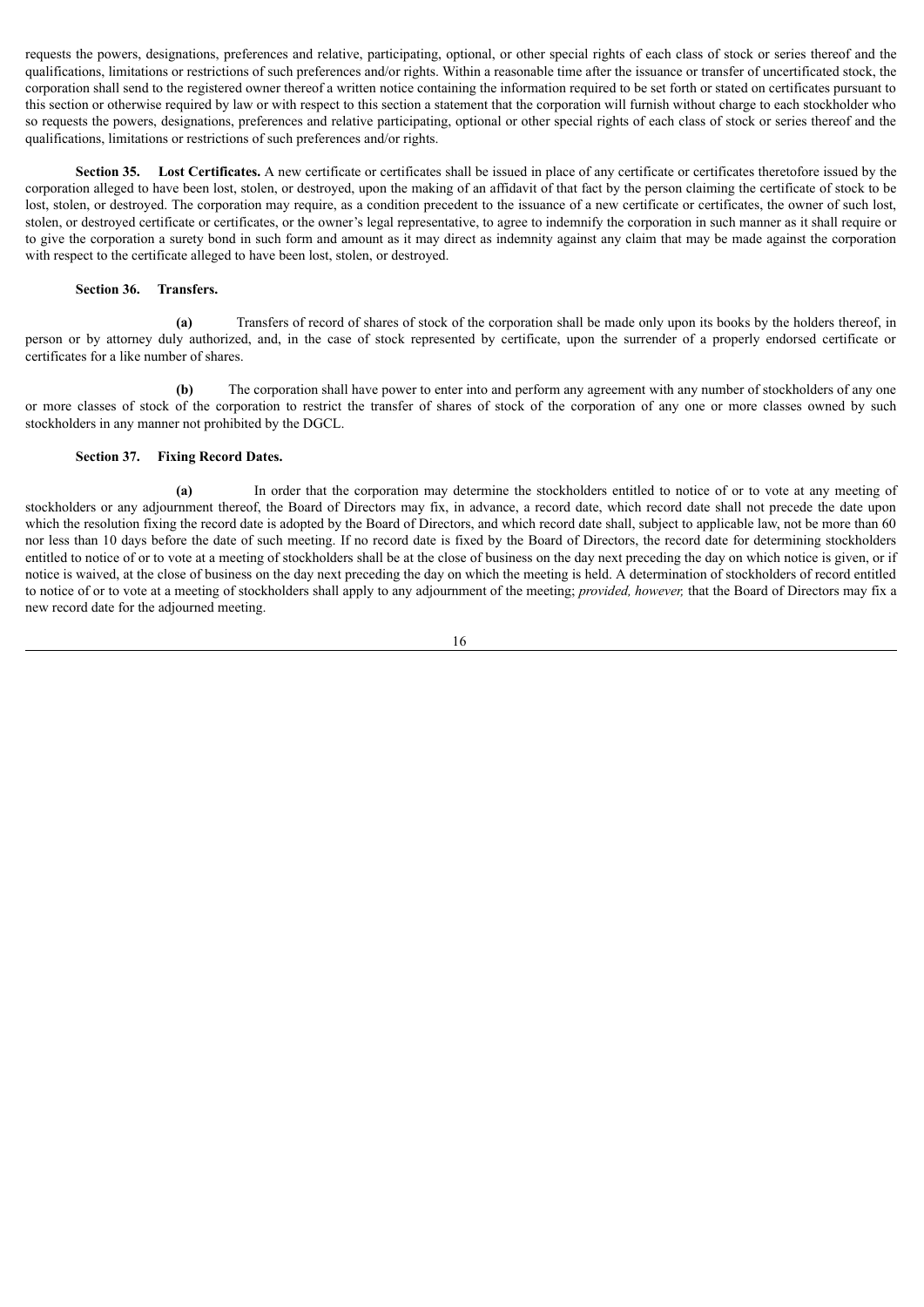**(b)** In order that the corporation may determine the stockholders entitled to receive payment of any dividend or other distribution or allotment of any rights or the stockholders entitled to exercise any rights in respect of any change, conversion or exchange of stock, or for the purpose of any other lawful action, the Board of Directors may fix, in advance, a record date, which record date shall not precede the date upon which the resolution fixing the record date is adopted, and which record date shall be not more than 60 days prior to such action. If no record date is fixed, the record date for determining stockholders for any such purpose shall be at the close of business on the day on which the Board of Directors adopts the resolution relating thereto.

**Section 38. Registered Stockholders.** The corporation shall be entitled to recognize the exclusive right of a person registered on its books as the owner of shares to receive dividends, and to vote as such owner, and shall not be bound to recognize any equitable or other claim to or interest in such share or shares on the part of any other person whether or not it shall have express or other notice thereof, except as otherwise provided by the laws of Delaware.

## **ARTICLE VIII OTHER SECURITIES OF THE CORPORATION**

**Section 39. Execution of Other Securities.** All bonds, debentures and other corporate securities of the corporation, other than stock certificates (covered in Section 34), may be signed by the Chairman of the Board of Directors, the Chief Executive Officer, the President or any Vice President, or such other person as may be authorized by the Board of Directors, and the corporate seal impressed thereon or a facsimile of such seal imprinted thereon and attested by the signature of the Secretary or an Assistant Secretary, or the Chief Financial Officer or Treasurer or an Assistant Treasurer; *provided, however,* that where any such bond, debenture or other corporate security shall be authenticated by the manual signature, or where permissible facsimile signature, of a trustee under an indenture pursuant to which such bond, debenture or other corporate security shall be issued, the signatures of the persons signing and attesting the corporate seal on such bond, debenture or other corporate security may be the imprinted facsimile of the signatures of such persons. Interest coupons appertaining to any such bond, debenture or other corporate security, authenticated by a trustee as aforesaid, shall be signed by the Treasurer or an Assistant Treasurer of the corporation or such other person as may be authorized by the Board of Directors, or bear imprinted thereon the facsimile signature of such person. In case any officer who shall have signed or attested any bond, debenture or other corporate security, or whose facsimile signature shall appear thereon or on any such interest coupon, shall have ceased to be such officer before the bond, debenture or other corporate security so signed or attested shall have been delivered, such bond, debenture or other corporate security nevertheless may be adopted by the corporation and issued and delivered as though the person who signed the same or whose facsimile signature shall have been used thereon had not ceased to be such officer of the corporation.

#### **ARTICLE IX DIVIDENDS**

**Section 40. Declaration of Dividends.** Dividends upon the capital stock of the corporation, subject to the provisions of the Restated Certificate of Incorporation and applicable

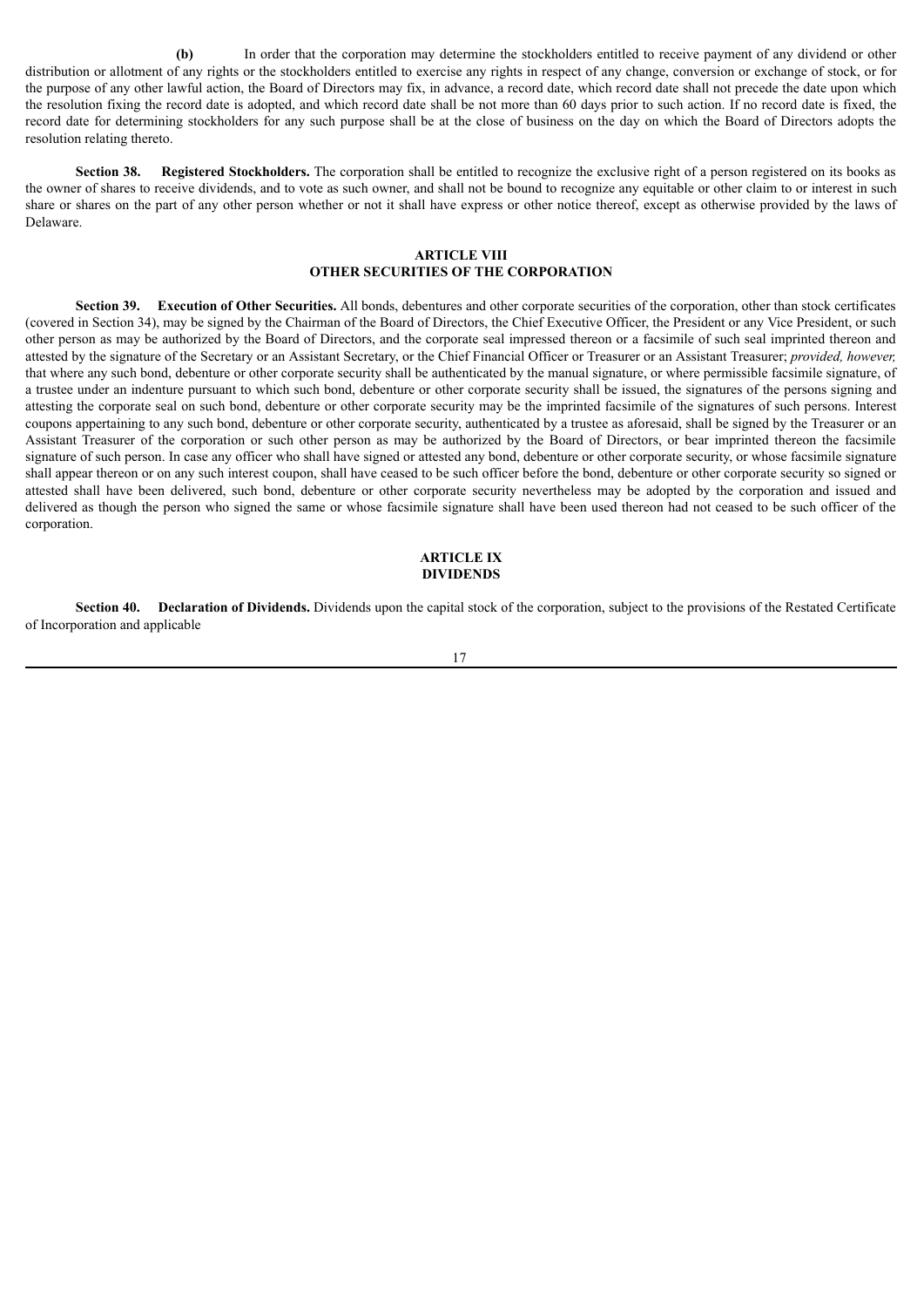law, if any, may be declared by the Board of Directors pursuant to law at any regular or special meeting. Dividends may be paid in cash, in property, or in shares of the capital stock, subject to the provisions of the Restated Certificate of Incorporation and applicable law.

**Section 41. Dividend Reserve.** Before payment of any dividend, there may be set aside out of any funds of the corporation available for dividends such sum or sums as the Board of Directors from time to time, in their absolute discretion, think proper as a reserve or reserves to meet contingencies, or for equalizing dividends, or for repairing or maintaining any property of the corporation, or for such other purpose as the Board of Directors shall think conducive to the interests of the corporation, and the Board of Directors may modify or abolish any such reserve in the manner in which it was created.

# **ARTICLE X**

# **FISCAL YEAR**

**Section 42. Fiscal Year.** The fiscal year of the corporation shall be fixed by resolution of the Board of Directors.

## **ARTICLE XI INDEMNIFICATION**

#### **Section 43. Indemnification of Directors, Officers, Employees and Other Agents.**

**(a) Directors and Officers.** The corporation shall indemnify its directors and officers to the fullest extent not prohibited by the DGCL or any other applicable law; *provided, however,* that the corporation may modify the extent of such indemnification by individual contracts with its directors and officers; and, *provided, further*, that the corporation shall not be required to indemnify any director or officer in connection with any proceeding (or part thereof) initiated by such person, unless (i) such indemnification is expressly required to be made by law, (ii) the proceeding was authorized by the Board of Directors of the corporation, (iii) such indemnification is provided by the corporation, in its sole discretion, pursuant to the powers vested in the corporation under the DGCL or any other applicable law or (iv) such indemnification is required to be made under subsection (d).

**(b) Employees and Other Agents.** The corporation shall have power to indemnify its employees and other agents as set forth in the DGCL or any other applicable law. The Board of Directors shall have the power to delegate the determination of whether indemnification shall be given to any such employee or other persons as the Board of Directors shall determine.

**(c) Expenses.** The corporation shall advance to any person who was or is a party or is threatened to be made a party to any threatened, pending or completed action, suit or proceeding, whether civil, criminal, administrative or investigative, by reason of the fact that he is or was a director or officer of the corporation, or is or was serving at the request of the corporation as a director or officer of another corporation, partnership, joint venture, trust or other enterprise, prior to the final disposition of the proceeding, promptly following request therefor, all expenses incurred by any director or officer in connection with such proceeding provided, however, that if the DGCL requires, an advancement of expenses incurred by a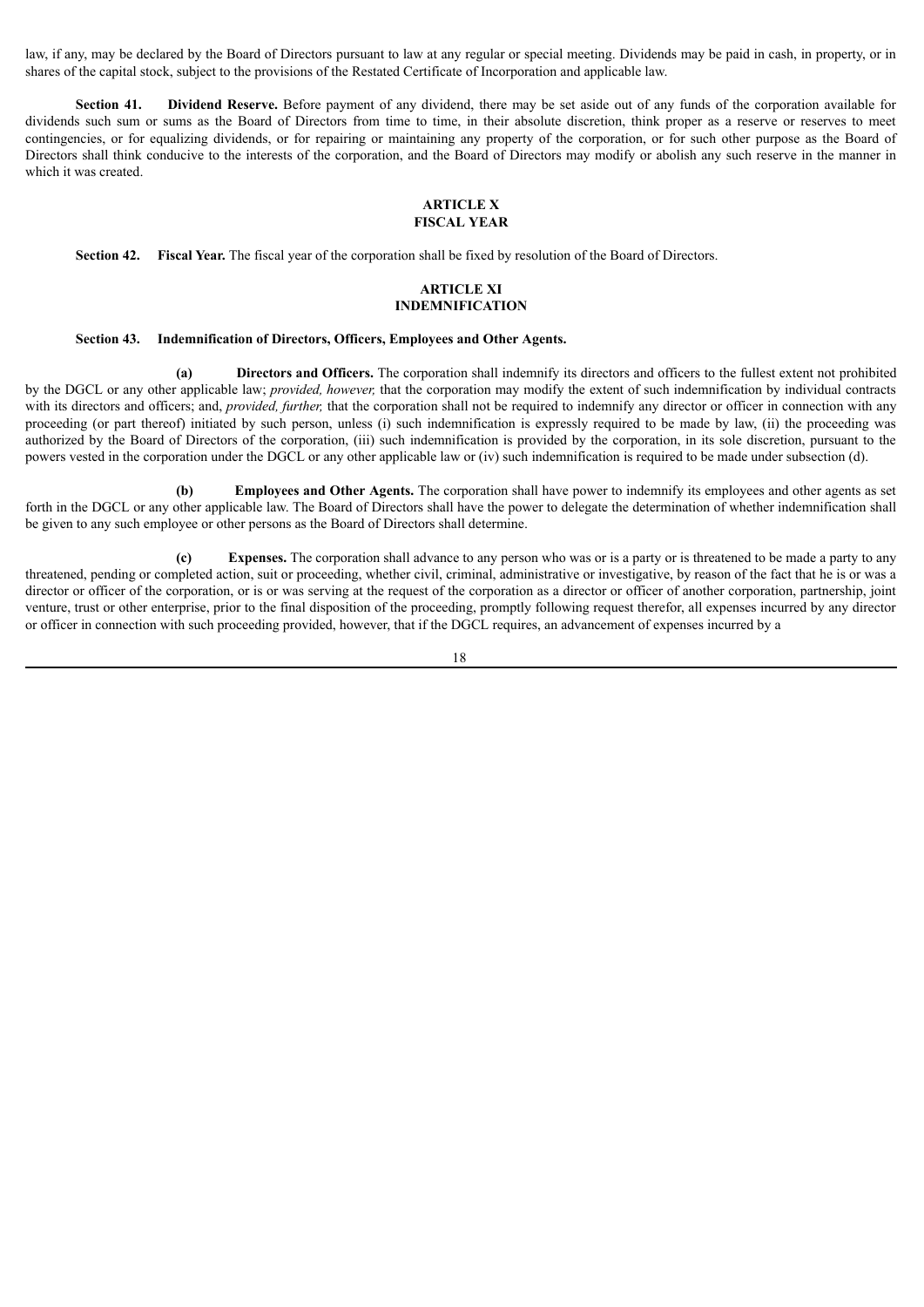director or officer in his or her capacity as a director or officer (and not in any other capacity in which service was or is rendered by such indemnitee, including, without limitation, service to an employee benefit plan) shall be made only upon delivery to the corporation of an undertaking (hereinafter an "undertaking"), by or on behalf of such indemnitee, to repay all amounts so advanced if it shall ultimately be determined by final judicial decision from which there is no further right to appeal (hereinafter a "final adjudication") that such indemnitee is not entitled to be indemnified for such expenses under this Section or otherwise.

Notwithstanding the foregoing, unless otherwise determined pursuant to paragraph (e) of this Section, no advance shall be made by the corporation to an officer of the corporation (except by reason of the fact that such officer is or was a director of the corporation, in which event this paragraph shall not apply) in any action, suit or proceeding, whether civil, criminal, administrative or investigative, if a determination is reasonably and promptly made (i) by the Board of Directors by a majority vote of directors who were not parties to the proceeding, even if not a quorum, or (ii) by a committee of such directors designated by a majority vote of such directors, even though less than a quorum, or (iii) if there are no such directors, or such directors so direct, by independent legal counsel in a written opinion, that the facts known to the decision-making party at the time such determination is made demonstrate clearly and convincingly that such person acted in bad faith or in a manner that such person did not believe to be in or not opposed to the best interests of the corporation.

**(d) Enforcement.** Without the necessity of entering into an express contract, all rights to indemnification and advances to directors and officers under this Section shall be deemed to be contractual rights and be effective to the same extent and as if provided for in a contract between the corporation and the director or officer. Any right to indemnification or advances granted by this Section to a director or officer shall be enforceable by or on behalf of the person holding such right in any court of competent jurisdiction if (i) the claim for indemnification or advances is denied, in whole or in part, or (ii) no disposition of such claim is made within 90 days of request therefor. The claimant in such enforcement action, if successful in whole or in part, shall be entitled to be paid also the expense of prosecuting the claim. In connection with any claim for indemnification, the corporation shall be entitled to raise as a defense to any such action that the claimant has not met the standards of conduct that make it permissible under the DGCL or any other applicable law for the corporation to indemnify the claimant for the amount claimed. In connection with any claim by an officer of the corporation (except in any action, suit or proceeding, whether civil, criminal, administrative or investigative, by reason of the fact that such officer is or was a director of the corporation) for advances, the corporation shall be entitled to raise a defense as to any such action clear and convincing evidence that such person acted in bad faith or in a manner that such person did not believe to be in or not opposed to the best interests of the corporation, or with respect to any criminal action or proceeding that such person acted without reasonable cause to believe that his conduct was lawful. Neither the failure of the corporation (including its Board of Directors, independent legal counsel or its stockholders) to have made a determination prior to the commencement of such action that indemnification of the claimant is proper in the circumstances because the officer or director has met the applicable standard of conduct set forth in the DGCL or any other applicable law, nor an actual determination by the corporation (including its Board of Directors, independent legal counsel or its stockholders) that the claimant has not met such applicable standard of conduct, shall be a defense to the action or create a presumption that claimant has not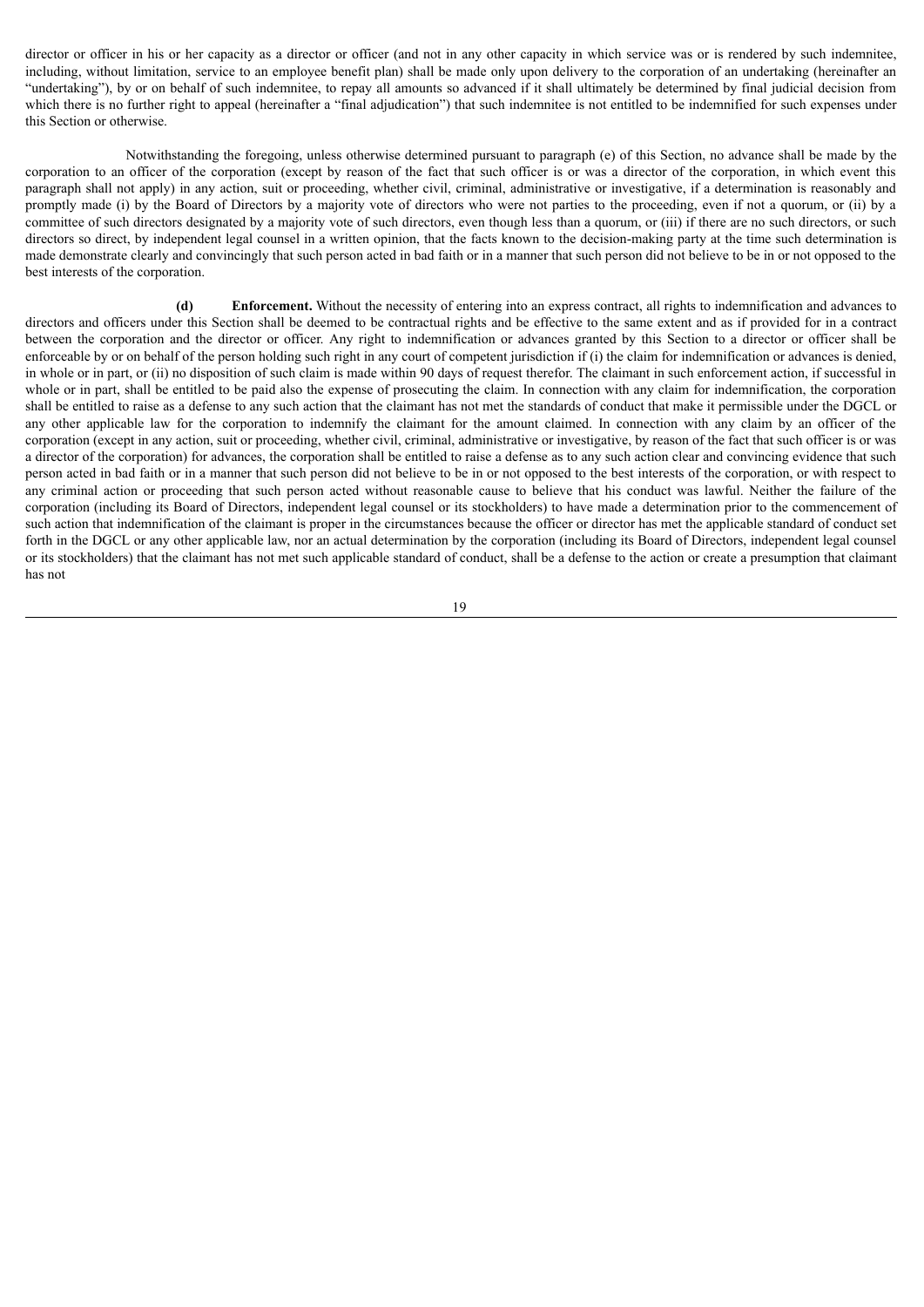met the applicable standard of conduct. In any suit brought by a director or officer to enforce a right to indemnification or to an advancement of expenses hereunder, the burden of proving that the director or officer is not entitled to be indemnified, or to such advancement of expenses, under this Section or otherwise shall be on the corporation.

**(e) Non-Exclusivity of Rights.** The rights conferred on any person by this Bylaw shall not be exclusive of any other right which such person may have or hereafter acquire under any applicable statute, provision of the Restated Certificate of Incorporation, Amended and Restated Bylaws, agreement, vote of stockholders or disinterested directors or otherwise, both as to action in such person's official capacity and as to action in another capacity while holding office. The corporation is specifically authorized to enter into individual contracts with any or all of its directors, officers, employees or agents respecting indemnification and advances, to the fullest extent not prohibited by the DGCL, or by any other applicable law.

**(f) Survival of Rights.** The rights conferred on any person by this Bylaw shall continue as to a person who has ceased to be a director or officer and shall inure to the benefit of the heirs, executors and administrators of such a person.

**(g) Insurance.** To the fullest extent permitted by the DGCL or any other applicable law, the corporation, upon approval by the Board of Directors, may purchase insurance on behalf of any person required or permitted to be indemnified pursuant to this Section.

**(h) Amendments.** Any repeal or modification of this Section shall only be prospective and shall not affect the rights under this Bylaw in effect at the time of the alleged occurrence of any action or omission to act that is the cause of any proceeding against any agent of the corporation.

**(i) Saving Clause.** If this Bylaw or any portion hereof shall be invalidated on any ground by any court of competent jurisdiction, then the corporation shall nevertheless indemnify each director and officer to the full extent not prohibited by any applicable portion of this Section that shall not have been invalidated, or by any other applicable law. If this Section shall be invalid due to the application of the indemnification provisions of another jurisdiction, then the corporation shall indemnify each director and officer to the full extent under any other applicable law.

**(j) Certain Definitions.** For the purposes of this Bylaw, the following definitions shall apply:

**(1)** The term "proceeding" shall be broadly construed and shall include, without limitation, the investigation, preparation, prosecution, defense, settlement, arbitration and appeal of, and the giving of testimony in, any threatened, pending or completed action, suit or proceeding, whether civil, criminal, administrative or investigative.

**(2)** The term "expenses" shall be broadly construed and shall include, without limitation, court costs, attorneys' fees, witness fees, fines, amounts paid in settlement or judgment and any other costs and expenses of any nature or kind incurred in connection with any proceeding.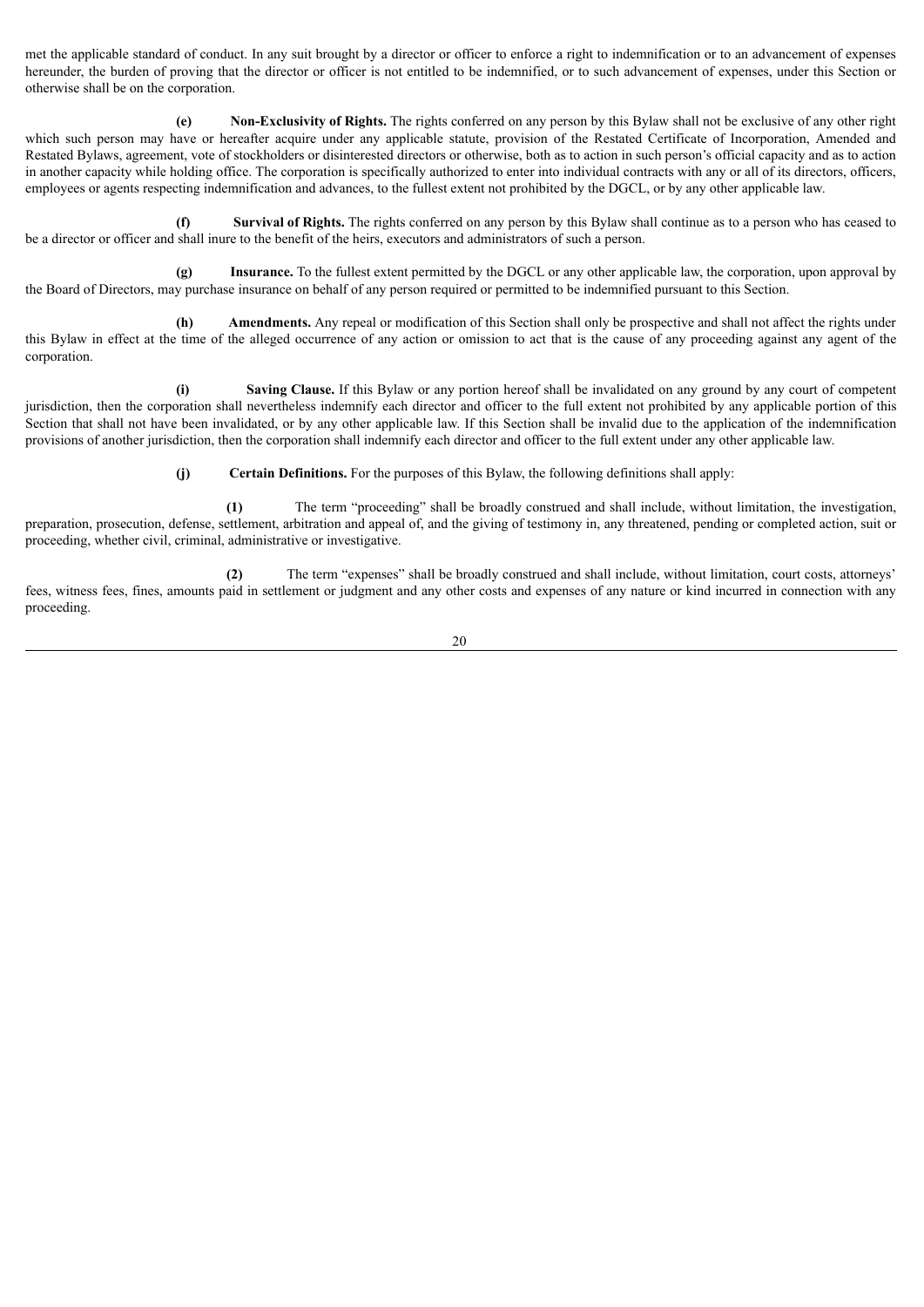**(3)** The term the "corporation" shall include, in addition to the resulting corporation, any constituent corporation (including any constituent of a constituent) absorbed in a consolidation or merger which, if its separate existence had continued, would have had power and authority to indemnify its directors, officers, and employees or agents, so that any person who is or was a director, officer, employee or agent of such constituent corporation, or is or was serving at the request of such constituent corporation as a director, officer, employee or agent of another corporation, partnership, joint venture, trust or other enterprise, shall stand in the same position under the provisions of this Section 43 with respect to the resulting or surviving corporation as he would have with respect to such constituent corporation if its separate existence had continued.

**(4)** References to a "director," "officer," "employee," or "agent" of the corporation shall include, without limitation, situations where such person is serving at the request of the corporation as, respectively, a director, officer, employee, trustee or agent of another corporation, partnership, joint venture, trust or other enterprise.

**(5)** References to "other enterprises" shall include employee benefit plans; references to "fines" shall include any excise taxes assessed on a person with respect to an employee benefit plan; and references to "serving at the request of the corporation" shall include any service as a director, officer, employee or agent of the corporation which imposes duties on, or involves services by, such director, officer, employee, or agent with respect to an employee benefit plan, its participants, or beneficiaries; and a person who acted in good faith and in a manner such person reasonably believed to be in the interest of the participants and beneficiaries of an employee benefit plan shall be deemed to have acted in a manner "not opposed to the best interests of the corporation" as referred to in this Section.

#### **ARTICLE XII NOTICES**

**Section 44. Notices.**

**(a) Notice to Stockholders.** Written notice to stockholders of stockholder meetings shall be given as provided in Section 7 herein. Without limiting the manner by which notice may otherwise be given effectively to stockholders under any agreement or contract with such stockholder and, except as otherwise required by law, written notice to stockholders for purposes other than stockholder meetings may be sent by U.S. mail or nationally recognized overnight courier, or by facsimile, telegraph or telex or by electronic mail or other electronic means. Without limiting the manner by which notice otherwise may be given effectively to stockholders pursuant to the DGCL, the Restated Certificate of Incorporation or these Amended and Restated Bylaws, any notice shall be effective if given by a form of electronic transmission in the manner provided in Section 232 of the DGCL.

**(b) Notice to Directors.** Any notice required to be given to any director may be given by the method stated in subsection (a), as otherwise provided in these Amended and Restated Bylaws, or by overnight delivery service, facsimile, telex or telegram, except that such notice other than one which is delivered personally shall be sent to such address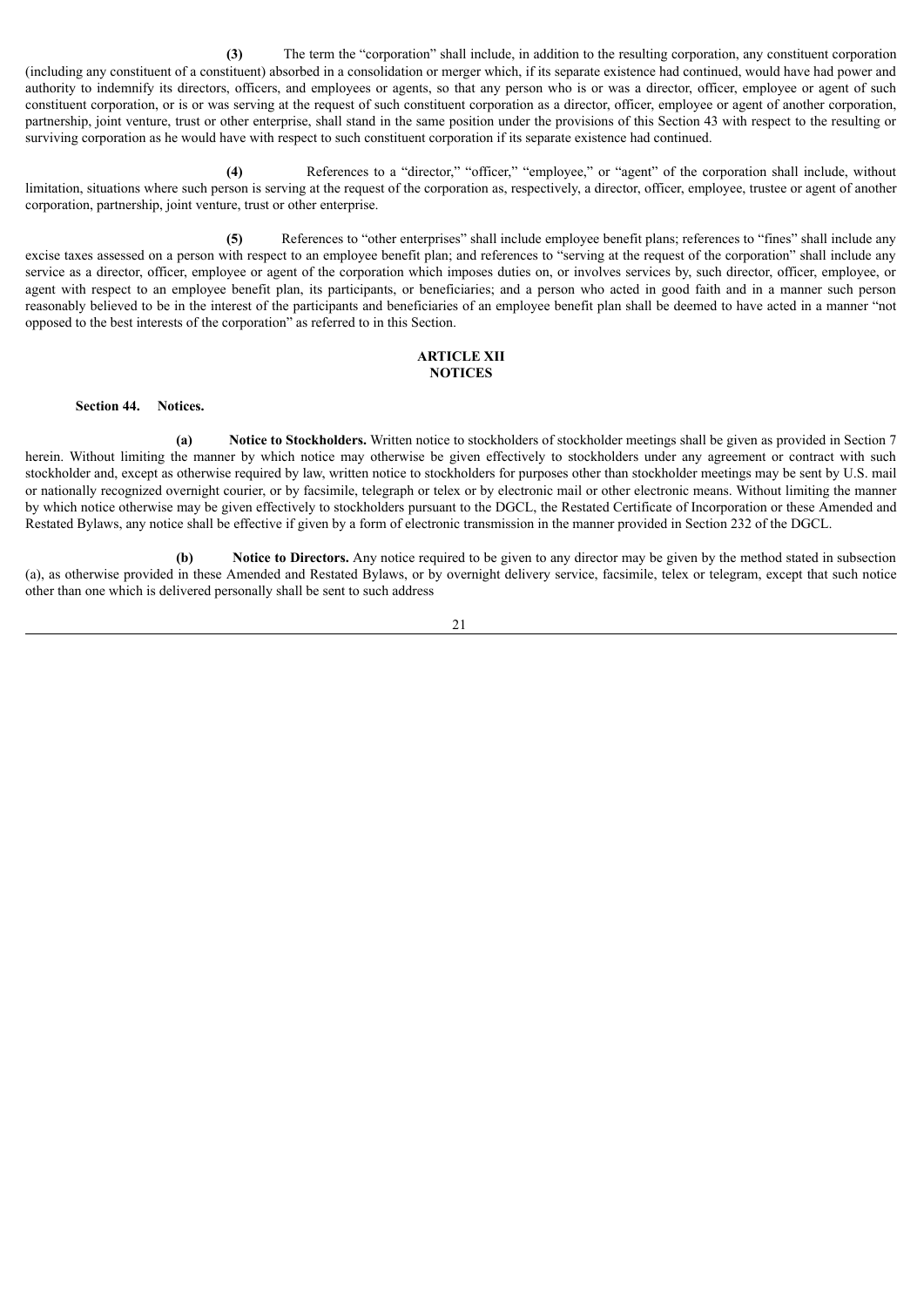as such director shall have filed in writing with the Secretary, or, in the absence of such filing, to the last known post office address of such director.

**(c) Affidavit of Mailing.** An affidavit of mailing, executed by a duly authorized and competent employee of the corporation or its transfer agent appointed with respect to the class of stock affected, or other agent, specifying the name and address or the names and addresses of the stockholder or stockholders, or director or directors, to whom any such notice or notices was or were given, and the time and method of giving the same, shall in the absence of fraud, be prima facie evidence of the facts therein contained.

**(d) Methods of Notice.** It shall not be necessary that the same method of giving notice be employed in respect of all recipients of notice, but one permissible method may be employed in respect of any one or more, and any other permissible method or methods may be employed in respect of any other or others.

**(e) Notice to Person With Whom Communication is Unlawful.** Whenever notice is required to be given, under any provision of law or of the Restated Certificate of Incorporation or Restated Bylaws of the corporation, to any person with whom communication is unlawful, the giving of such notice to such person shall not be required and there shall be no duty to apply to any governmental authority or agency for a license or permit to give such notice to such person. Any action or meeting which shall be taken or held without notice to any such person with whom communication is unlawful shall have the same force and effect as if such notice had been duly given. In the event that the action taken by the corporation is such as to require the filing of a certificate under any provision of the DGCL, the certificate shall state, if such is the fact and if notice is required, that notice was given to all persons entitled to receive notice, except such persons with whom communication is unlawful.

**(f) Notice to Stockholders Sharing an Address.** Except as otherwise prohibited under the DGCL, any notice given under the provisions of the DGCL, the Restated Certificate of Incorporation or the Restated Bylaws shall be effective if given by a single written notice to stockholders who share an address if consented to by the stockholders at that address to whom such notice is given. Such consent shall have been deemed to have been given if such stockholder fails to object in writing to the corporation within 60 days of having been given notice by the corporation of its intention to send the single notice. Any consent shall be revocable by the stockholder by written notice to the corporation.

## **ARTICLE XIII AMENDMENTS**

**Section 45. Bylaw Amendments.** Subject to these Bylaws or the provisions of the Restated Certificate of Incorporation, the Board of Directors is expressly empowered to adopt, amend or repeal the Bylaws of the corporation. Any adoption, amendment or repeal of the Bylaws of the corporation by the Board of Directors shall require the approval of a majority of the authorized number of Directors. The stockholders shall also have power to adopt, amend or repeal the Bylaws of the corporation; provided, however, that, in addition to any vote of the holders of any class or series of stock of the corporation required by law or by the Restated Certificate of Incorporation, the affirmative vote of the holders of at least a majority of the voting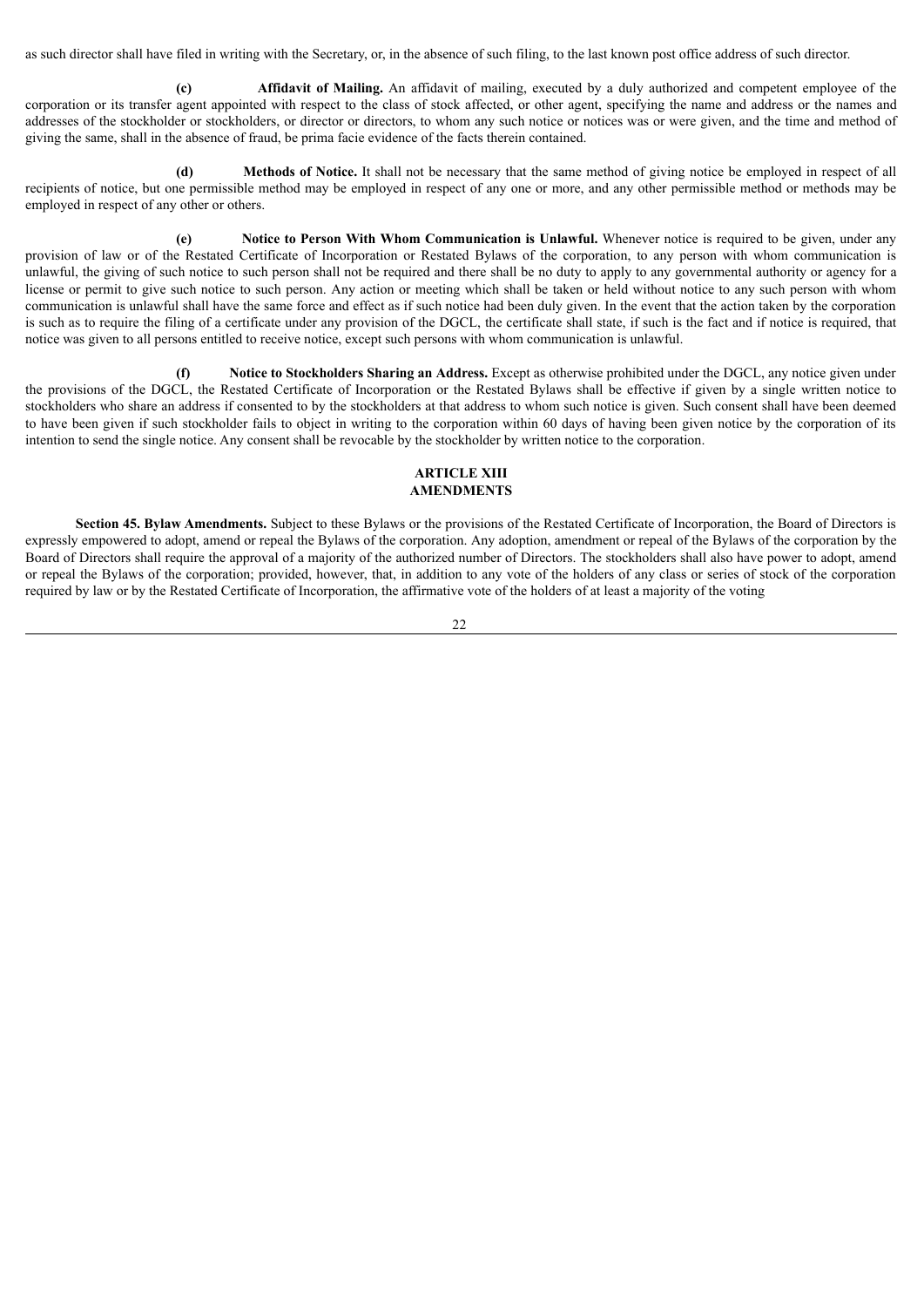power of all of the then-outstanding shares of the capital stock of the corporation entitled to vote generally in the election of directors, voting together as a single class, shall be required to adopt, amend or repeal any provision of the Bylaws of the corporation.

## **ARTICLE XIV LOANS TO OFFICERS OR EMPLOYEES**

**Section 46. Loans to Officers or Employees.** Except as otherwise prohibited by applicable law, the corporation may lend money to, or guarantee any obligation of, or otherwise assist any officer or other employee of the corporation or of its subsidiaries, including any officer or employee who is a director of the corporation or its subsidiaries, whenever, in the judgment of the Board of Directors, such loan, guarantee or assistance may reasonably be expected to benefit the corporation. The loan, guarantee or other assistance may be with or without interest and may be unsecured, or secured in such manner as the Board of Directors shall approve, including, without limitation, a pledge of shares of stock of the corporation. Nothing in these Amended and Restated Bylaws shall be deemed to deny, limit or restrict the powers of guaranty or warranty of the corporation at common law or under any statute.

# **ARTICLE XV SECTION 2115**

**Section 47.** Section 2115. At any time or times that the corporation is subject to Section 2115(b) of the CGCL, then these Amended and Restated Bylaws shall be interpreted so as to be consistent with, and shall be deemed to include, those provisions of the CGCL that are required by applicable law to apply to the corporation.

## **ARTICLE XVI FORUM**

**Section 48.** Forum. Unless the corporation consents in writing to the selection of an alternative forum, the Court of Chancery of the State of Delaware shall, to the fullest extent permitted by law, be the sole and exclusive forum for (i) any derivative action or proceeding brought on behalf of the corporation; (ii) any action asserting a claim of breach of a fiduciary duty owed by any director, officer or other employee of the corporation to the corporation or the corporation's stockholders; (iii) any action asserting a claim against the corporation or any director or officer or other employee of the corporation arising pursuant to any provision of the DGCL, the certificate of incorporation or the Bylaws of the corporation, or as to which the DGCL confers jurisdiction on the Court of Chancery of the State of Delaware; or (iv) any action asserting a claim against the corporation or any director or officer or other employee of the corporation governed by the internal affairs doctrine, in all cases subject to the court's having personal jurisdiction over the indispensable parties named as defendants (including without limitation as a result of the consent of such indispensable parties to the personal jurisdiction of such court). If any action the subject matter of which is within the scope of the preceding sentence is filed in a court other than a court located within the State of Delaware (a "**Foreign Action**") in the name of any stockholder, such stockholder shall be deemed to have consented to (i) the personal jurisdiction of the state and federal courts located within the State of Delaware in connection with any action brought in any such court to enforce the preceding sentence and (ii)